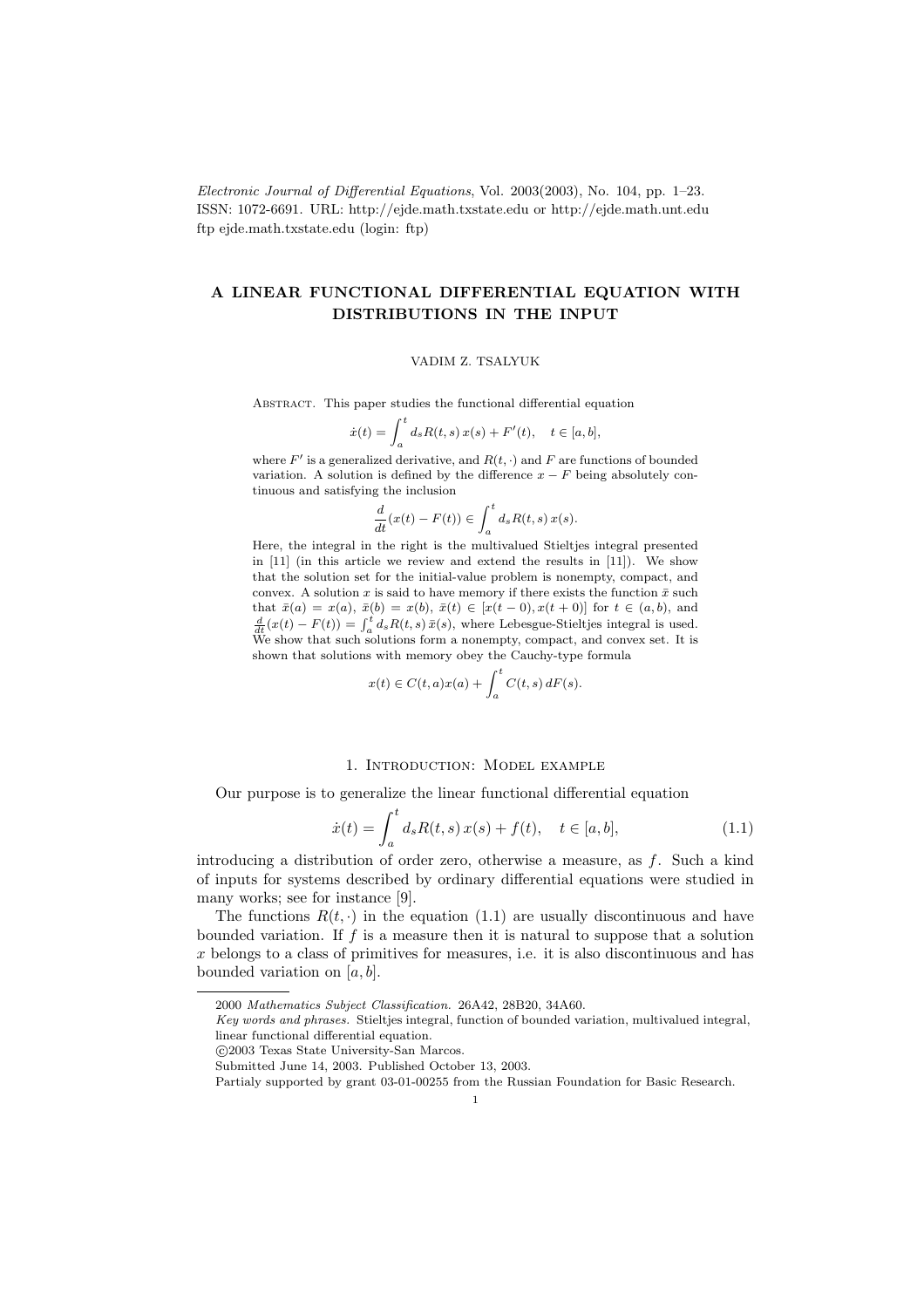To illustrate the question, we consider the model problem

$$
\begin{aligned} \dot{x}(t) &= h(t-1) \cdot x(1) + \delta_1, \quad t \in [0,2], \\ x(0) &= 0, \end{aligned} \tag{1.2}
$$

where h is the Heaviside function  $(h(t) = 0$  for  $t < 0$  and  $h(t) = 1$  for  $t > 0$ ,  $\delta_1 = h'(t-1)$  is the unit impulse (so-called delta-function) concentrated at the point 1.

The behaviour of the system for  $t > 1$  essentially depends on the value  $x(1)$ . Naturally, we assume the solution  $x(t)$  of (1.2) being equal to 0 for  $t < 1$  and having a unit jump at  $t = 1$ . Then what is  $x(1)$ ? Is it  $x(1-0) = 0$ , or  $x(1+0) = 1$ , or some intermediate value? The system do not know how to behave further. Such a phenomenon frequently occurs in the theory of functional differential equations and is known as "hovering" [4].

To avoid hovering, Anokhin  $[1, 4]$  assumed the solution of  $(1.2)$  to be piecewise absolutely continuous, having an unique jump at the point 1, and continuous from the right. Then  $x(1)$  in  $(1.2)$  is well defined and, clearly, the initial value problem has the unique solution

$$
x_+(t) = \begin{cases} 0, & t < 1, \\ t, & t \ge 1. \end{cases}
$$

If we want the solution to be continuous from the left, as in [2], then we get

$$
x_{-}(t) = \begin{cases} 0, & t \le 1, \\ 1, & t > 1. \end{cases}
$$

Let us introduce a perturbation of the right-hand side of  $(1.2)$ . Exactly, we replace the equation by

$$
\dot{x}(t) = h(t - c) \cdot x(c) + \delta_1, \quad c \neq 1. \tag{1.3}
$$

From the point of view of certain applications, such a perturbation looks small as  $c \rightarrow 1$ .

In the case  $c > 1$ , the solution of  $(1.3)$  has the form

$$
x_c(t) = \begin{cases} 0, & t < 1, \\ 1, & 1 < t \le c, \\ t + 1 - c, & t > c, \end{cases}
$$

and for  $c < 1$  we have

$$
x_c(t) = \begin{cases} 0, & t < 1, \\ 1, & t > 1. \end{cases}
$$

Now let c tend to 1. Then  $x_c \to x_+$  as  $c \downarrow 1$  and  $x_c \to x_-$  as  $c \uparrow 1$ .

So we have detected the discontinuity. In the theory of discontinuos systems, such a phenomenon is usually treated as follows. First, the so-called "nonideality" (the regularization) is introduced. The regularized equation ought to be of well-known class of systems and uniquely solvable. Next, the size of nonideality is assumed to tend to 0. Any limit of the solutions is said to be a solution of the initial "ideal" system. Thus, the uniqueness may be lost in these situations. We shall follow this way.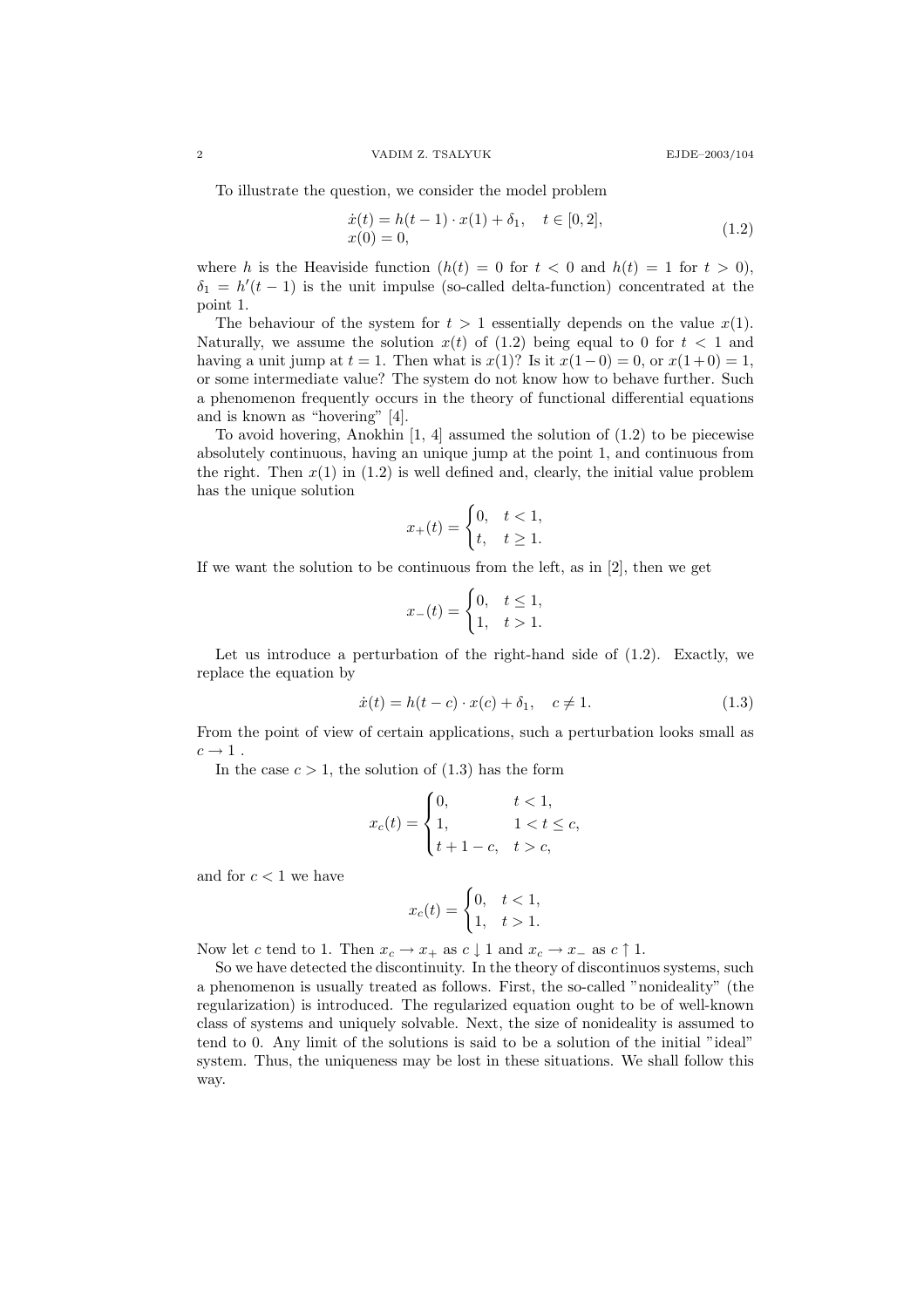Let us replace the unit impulse  $\delta_1$  by the "delta-like sequence" ( $\varepsilon > 0$ )

 $f_{\varepsilon}(t) \geq 0$ ,  $f_{\varepsilon}(t) = 0$  for  $t \in (-\infty, 1-\varepsilon) \cup (1+\varepsilon, \infty)$ ,  $\int_{1-\varepsilon}^{1+\varepsilon} f_{\varepsilon}(t) dt = 1$ , and put  $\alpha_{\varepsilon} = \int_{1-\varepsilon}^{1} f_{\varepsilon}(t) dt$ . The solutions of the problems

$$
\dot{x}(t) = h(t-1)x(1) + f_{\varepsilon}(t),
$$
  

$$
x(0) = 0
$$

are as follows:

$$
x_{\varepsilon}(t) = \begin{cases} 0, & 0 \leq t \leq 1 - \varepsilon, \\ \int_{1-\varepsilon}^{t} f_{\varepsilon}(s) ds, & 1 - \varepsilon < t \leq 1, \\ \int_{1-\varepsilon}^{t} f_{\varepsilon}(s) ds + \alpha_{\varepsilon} \cdot (t-1), & 1 < t \leq 1 + \varepsilon, \\ 1 + \alpha_{\varepsilon} \cdot (t-1), & t > 1 + \varepsilon. \end{cases}
$$

Let  $\varepsilon$  tend to 0. We see that, in order to the convergence of solutions, it is necessary that  $\alpha_{\varepsilon} \to \alpha \in [0,1]$ . On the other hand, each value in [0,1] may be the limit of  $\alpha_{\varepsilon}$ . So, if we want the limit of solutions to be a solution, the problem (1.3) gets a family of solutions

$$
x(t) = \begin{cases} 0, & 0 \le t < 1, \\ \alpha, & t = 1, \\ 1 + \alpha \cdot (t - 1), & t > 1. \end{cases}
$$

with arbitrary  $\alpha \in [0, 1]$ .

Another kind of the "nonideality" represents a model of inaccuracy of the measuring device for  $x(1)$  – or our inperfect knowledge of this device. Replace the operator  $h(t-1)x(1)$  in (1.2) with one sufficiently close to. Let  $\alpha, \beta \geq 0, \alpha + \beta = 1$ , and set

$$
(\mathbf{K}_{\varepsilon}x)(t) = \begin{cases} 0, & 0 \le t \le 1 - \beta \varepsilon^2, \\ \varepsilon^{-2} \int_{1-\beta \varepsilon^2}^t x(s) \, ds, & 1 - \beta \varepsilon^2 < t \le 1 + \alpha \varepsilon^2, \\ \varepsilon^{-2} \int_{1-\beta \varepsilon^2}^{1+\alpha \varepsilon^2} x(s) \, ds, & t > 1 + \alpha \varepsilon^2. \end{cases}
$$

The solution of the problem

$$
\dot{x}(t) = (\mathbf{K}_{\varepsilon}x)(t) + \delta_1,
$$
  

$$
x(0) = 0
$$

tends to

$$
x(t) = \begin{cases} 0, & 0 \le t < 1, \\ 1 + \alpha \cdot (t - 1), & t > 1, \end{cases}
$$

as  $\varepsilon \downarrow 0$ . Naturally we consider these functions with arbitrary  $\alpha \in [0,1]$  as the solutions of problem (1.2).

Assuming that the value  $\alpha \in [0, 1]$  is chosen for each  $t > 1$  independently, we get the solution family

$$
x(t) = \begin{cases} 0, & 0 \le t < 1, \\ 1 + \int_1^t \alpha(s) \, ds, & t > 1, \end{cases}
$$

with summable functions  $\alpha(s) \in [0,1]$ .

Eventually, in equation (1.2) we have to mean the whole segment  $[0, 1] =$  $[x(1-0), x(1+0)]$  instead of  $x(1)$ . And solutions of  $(1.2)$  ought to satisfy somewhat like inclusion.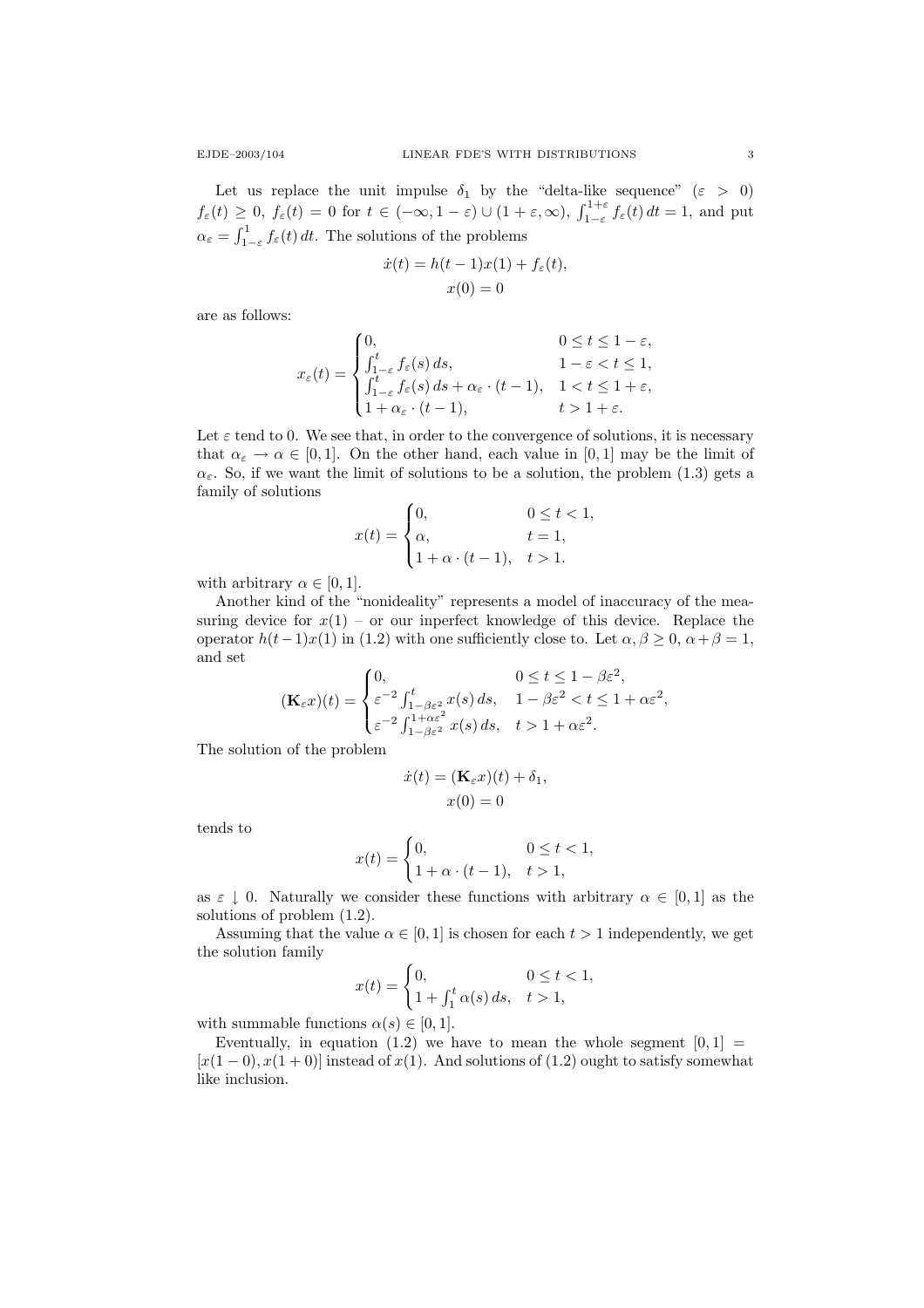#### 2. Preliminaries

2.1. Some notions and notation. 1. Functions  $x$  are assumed further to have values in the finite-dimensional space  $\mathbb{R}^N$ . The space for values of R is the space of matrices  $\mathbb{R}^{N\times N}$ . Consequently products  $R(t,s)x(s)$  and values of integrals will lie in the space  $\mathbb{R}^N$ . All the norms in these spaces are denoted by  $|\cdot|$  and we assume that the norm of matrix  $|g| = \sup_{|x|=1} |gx|$ .

The product sets  $[a, b] \times \mathbb{R}, [a, b] \times \mathbb{R}^N$ , etc, are equipped with the metric

$$
\rho((t_1,x_1), (t_2,x_2)) = \max(|t_1-t_2|, |x_1-x_2|).
$$

**2.** The **distance** from a point x to a set A is  $\rho(x, A) \stackrel{\text{df}}{=} \sup_{a \in A} |x - a|$ . We denote  $\beta(A, B) \stackrel{\text{df}}{=} \sup_{a \in A} \rho(a, B)$ . The symmetric function

$$
\alpha(A, B) = \max(\beta(A, B), \beta(B, A))
$$

on the space  $\mathrm{Comp}(\mathbb{R}^N)$  of nonempty compact subsets of finite-dimensional space is the metric named Hausdorff distance. This metric space is complete. We use also the *triangle inequality* of the form

$$
\beta(A, C) \le \beta(A, B) + \beta(B, C)
$$

that holds for compact sets  $A, B$  and  $C$ .

The sequence of sets  $A_n$  is said to converge to a set A if  $\alpha(A_n, A) \to 0$  as  $n \to \infty$ . For compact sets  $A$ ,  $A_n$ , it is easy to see that the convergence

$$
\beta(A_n, A) \to 0
$$

is equivalent to what follows: for every sequence  $a_n \in A_n$ 

i) this sequence is compact;

ii) if  $\lim_{i\to\infty} a_{n_i} = a$  for subsequence  $a_{n_i}$  then  $a \in A$ .

We denote  $||A||^{\text{df}}_{\text{sup}} = \sup_{v \in A} |v| = \alpha(A, 0).$ 

**3.** For u and v being points of a linear space, by  $[u, v]$  we denote the convex hull of these two points.

If x is a function defined on  $[a, b] \subset \mathbb{R}$  and  $t \in (a, b)$  then

$$
\Delta x(t) \stackrel{\text{df}}{=} x(t+0) - x(t-0)
$$

is a *jump* of  $x$  at the point  $t$ .

We say that the function  $q$  of bounded variation is **proper** if

$$
g(t) \in [g(t-0), g(t+0)]
$$

for all  $t \in (a, b)$ . In this case, in the definition  $\text{Var}_a^b g = \sup \sum |g(t_i) - g(t_{i-1})|$  of the variation of g we may assume that each point  $t_i$  not coinciding with the end of the segment  $[a, b]$  is a point of continuity of q.

By  $\bar{\Gamma}(g)$  denote a *completed graph* of function g, i.e. the set in  $[a, b] \times \mathbb{G}$ that consists of the segments  $\{a\} \times [g(a), g(a+0)], \{b\} \times [g(b-0), g(b)],$  and  $\{t\} \times$  $[g(t-0), g(t+0)]$  for  $t \in (a, b)$ . It's obvious that for function g of bounded variation  $\bar{\Gamma}(q)$  is closed set.

If  $\bar{\Gamma}(g_1) = \bar{\Gamma}(g_2)$  then we say that the functions  $g_1$  and  $g_2$  of bouned variation are **equivalent**. In this case for  $x \in C[a, b]$  (C[a, b] is the space of continuous functions) we have  $\int_a^b dg_1(t)x(t) = \int_a^b dg_2(t)x(t)$ . In the case of  $N = 1$  the norm of this functional is equal to  $\text{Var}_{a}^{b}g$  with proper g taken from the equivalence class of  $g_1$  and  $g_2$ .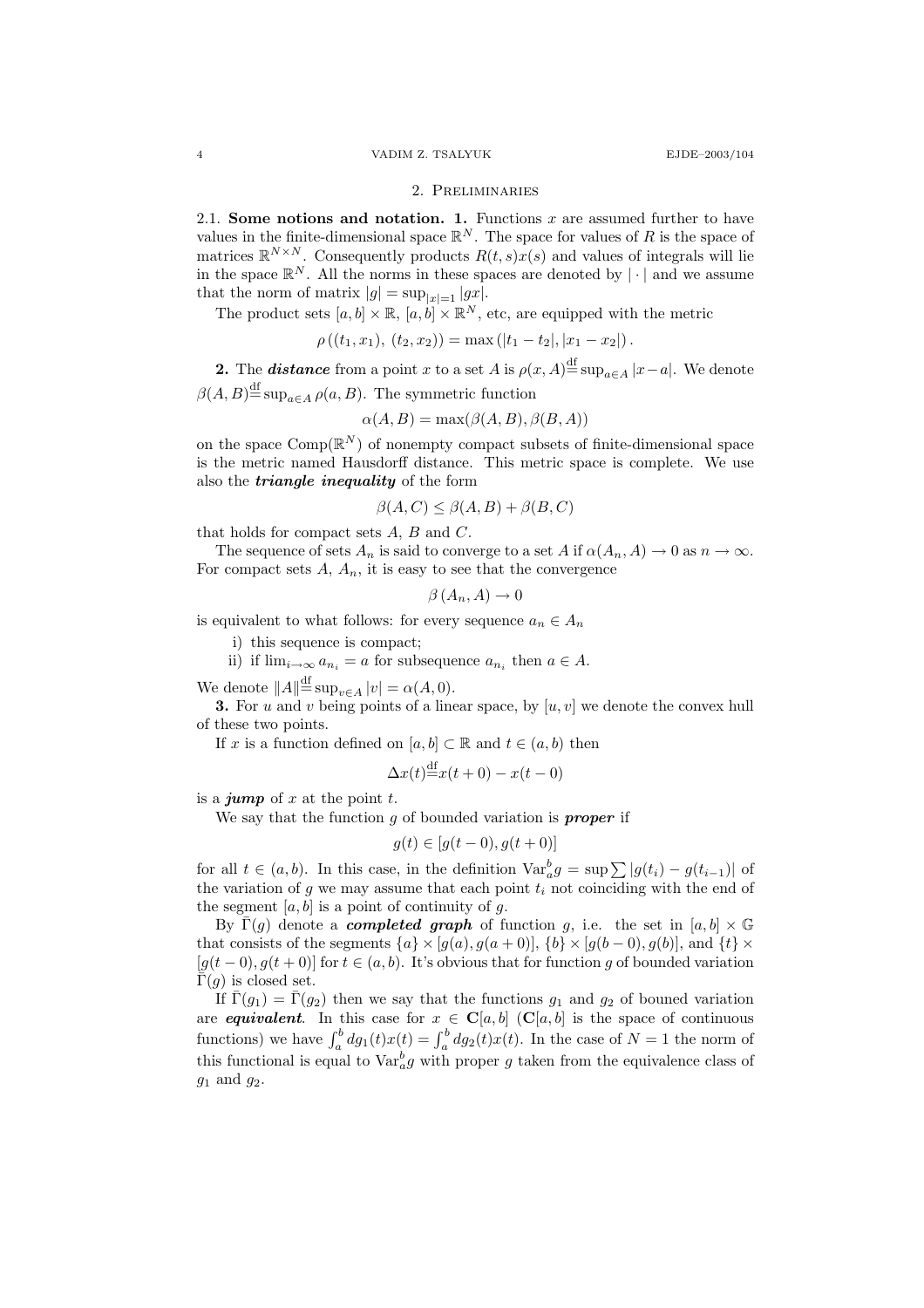We denote by  $\mathbf{BV}[a, b]$  the space of equivalence classes of the functions of bounded variation. We define  $\text{Var}_a^b g$  for equivalence class using a proper element of the class. We say that  $t \in (a, b)$  is a (dis-)continuity point of  $g \in BV[a, b]$  if the proper element of the equivalence class is  $(dis-)$ continuous at t. In the points of continuity the **value**  $q(t)$  is defined as the value of the proper element. We say that the sequence of  $g_n \in BV[a, b]$  uniformly converges to g if the proper representatives of  $g_n$  converge to proper element of g uniformly for all  $t \in [a, b]$  except for discontinuity points of q in  $(a, b)$ .

5. Anywhere below the integration variable may be omitted if it does not cause uncertainty.

**6.** Let  $T$  be a measurable subset of the finite-dimensional space. The multivalued function  $X: T \to \text{Comp}(\mathbb{R}^N)$  is **measurable** if for each  $A \in \text{Comp}(\mathbb{R}^N)$  the set  ${t \in T : X(t) \cap A \neq \emptyset}$  is measurable. The detailed review [8] contains some other definitions of the measurability of multifunctions, conditions for the equivalence of the definitions, and various properties of measurable multifunctions. See also [7, pp. 148–150] and [6, pp. 205–206].

Particularly,  $X$  is measurable if and only if there exists a countable set of measurable singlevalued functions  $x_i: T \to \mathbb{R}^N$  such that

$$
X(t) = \overline{\{x_i(t) : i = 1, 2, ...\}}
$$
 a.e.

Using this, one can easily check that if  $x_0, x_1 : T \to \mathbb{R}^N$  are measurable singlevalued functions then the multifunction  $t \mapsto [x_0(t), x_1(t)]$  is measurable. If the series  $X(t) = \sum_{i=1}^{\infty} X_i(t)$  has a convergent in  $\mathbf{L}_1(a, b)$  majorant then the multifunction  $X$  is measurable [6, Theorem 21].

7. The *Aumann integral* of the multifunction  $X : [a, b] \to \text{Comp}(\mathbb{R}^N)$  is, by definition, the set

$$
\int_{a}^{b} X(t) dt = \Big\{ \int_{a}^{b} x(t) dt : x \in \mathbf{L}_{1}(a, b), \quad x(t) \in X(t) \text{ for a.e. } t \in [a, b] \Big\}.
$$

8. We say that multifunction  $X$  is **boundedly summable** if it is measurable and  $||X(t)|| \leq \chi(t)$  a.e. on [a, b] for some summable (singlevalued) function  $\chi$ . If  $X$  is such a multifunction then according to the theorem of A.A. Lyapunov ( $[7,$ Theorem 1.7.10], [6]) the set  $\int_a^b X(t) dt$  is nonepty, convex, and compact; besides,

$$
\int_{a}^{b} X(t) dt = \int_{a}^{b} \overline{\mathrm{co}X(t)} dt
$$

 $(\text{co}X)$  is a convex hull of X).

**9.** The *support function* of the set  $A \in \text{Comp}(\mathbb{R}^N)$  is

$$
\operatorname{supp}(\psi | A) := \sup_{a \in A} \psi \cdot a,
$$

where  $\psi \cdot a$  denotes the usual scalar product in  $\mathbb{R}^N$ . Sufficiently complete review of the properties of the support functions may be found in [6, pp. 197–200].

The convex hull coA of  $A \in \mathrm{Comp}(\mathbb{R}^N)$  is uniquely determined by the values of the support functions  $\text{supp}(\psi | A)$  with  $|\psi| = 1$ :

$$
\mathrm{co}A = \bigcap_{\psi} \{x : \psi \cdot x \le \mathrm{supp}(\psi | A)\}.
$$

Note that it is sufficient here that  $\psi$  ranges over the countable dence subset of the unit sphere.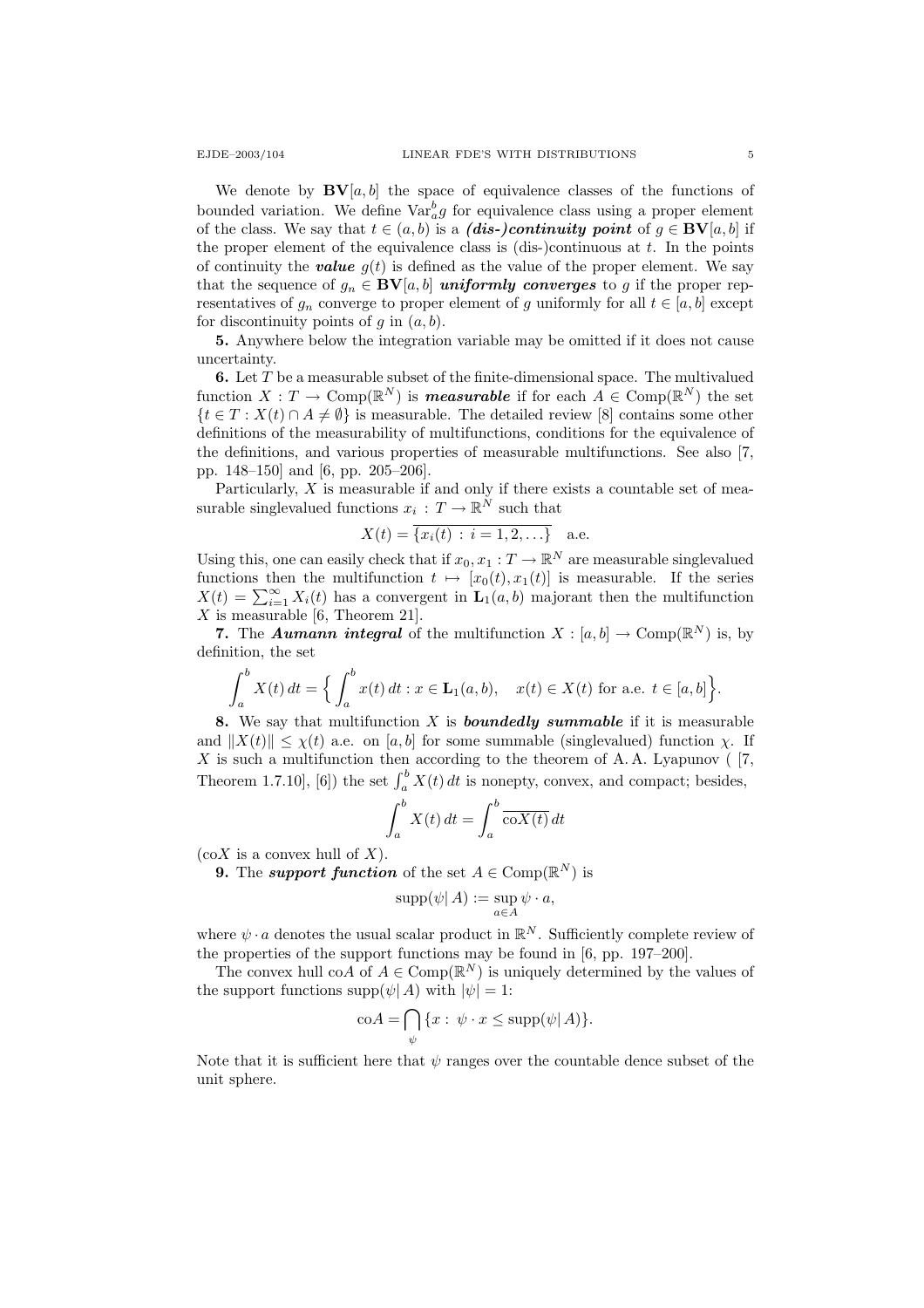The multifunction  $X: T \to \text{Comp}(\mathbb{R}^N)$  is measurable if and only if the mappings  $t \mapsto \text{supp}(\psi| X(t))$  are measurable [6, Theorem 22]. For X being boundedly summable, according to [6, Theorem 42] we have

$$
\operatorname{supp}\left(\psi\Big|\int_{a}^{b} X(t) dt\right) = \int_{a}^{b} \operatorname{supp}(\psi\big|X(t)) dt. \tag{2.1}
$$

2.2. Auxiliary lemmas. The next two lemmas may be known, but the author did not find a reference to them.

**Lemma 2.1** (Lebesgue-type theorem on convergence of integrals). Suppose  $X$  and  $X_n$ ,  $n = 1, 2, \ldots$  are bounded summable multivalued functions on [a, b] with values in Comp $(\mathbb{R}^N)$ ;  $||X_n(t)|| \leq \chi(t)$  a.e. on [a, b],  $\chi \in \mathbf{L}_1(a, b)$ . If  $\beta(\dot{X}_n(t), X(t)) \to 0$ for a.e.  $t \in [a, b]$  as  $n \to \infty$  then

$$
\beta\Big(\int_a^b X_n(t) dt, \int_a^b X(t) dt\Big) \to 0. \tag{2.2}
$$

*Proof.* Let  $|\psi| = 1$ . Obviously,

$$
supp(\psi | X_n(t)) \leq supp(\psi | X(t)) + \beta(X_n(t), X(t)).
$$

Integrating we get

$$
\int_a^b \operatorname{supp}(\psi \mid X_n(t)) dt \le \int_a^b \operatorname{supp}(\psi \mid X(t)) dt + \int_a^b \beta(X_n(t), X(t)) dt
$$

(since  $\beta(X_n(t), X(t)) \leq ||X_n(t)|| + ||X(t)||$ , the latter integral exists). According to (2.1) and the conventional Lebesgue theorem,

$$
\limsup_{n \to \infty} \operatorname{supp} \left( \psi \Big| \int_{a}^{b} X_{n}(t) dt \right)
$$
\n
$$
\leq \limsup_{n \to \infty} \left( \int_{a}^{b} \operatorname{supp}(\psi | X(t)) dt + \int_{a}^{b} \beta(X_{n}(t), X(t)) dt \right)
$$
\n
$$
\leq \int_{a}^{b} \operatorname{supp}(\psi | X(t)) dt
$$
\n
$$
\leq \operatorname{supp} \left( \psi \Big| \int_{a}^{b} X(t) dt \right).
$$

Consider an arbitrary sequence  $v_n \in \int_a^b X_n(t) dt$ . Since  $\left\| \int_a^b X_n(t) dt \right\| \leq \int_a^b \chi(t) dt$ , this sequence is compact. Furthermore, if  $\lim_{i\to\infty} v_{n_i} = v$  then

$$
\psi \cdot v \le \lim_{i \to \infty} \psi \cdot v_{n_i} \le \limsup_{i \to \infty} \sup p(\psi \mid \int_a^b X_{n_i}(t) dt) \le \sup p(\psi \mid \int_a^b X(t) dt)
$$

for every  $\psi$  such that  $|\psi| = 1$ . Consequently,  $v \in \int_a^b X(t) dt$ . These two facts combined are equivalent to  $(2.2)$ .

Note that the analoguous assertion with  $\beta(A, B)$  replaced by  $\alpha(A, B)$  is cited in [6] (Theorem 45 of the review).

**Lemma 2.2** (Differentiability of multivalued integrals). If  $X : [a, b] \to \text{Comp}(\mathbb{R}^N)$ is boundedly summable then for a.e.  $t \in [a, b)$ 

$$
\beta\Big(\frac{1}{\Delta t}\int_{t}^{t+\Delta t}X(s)\,ds,\text{co}X(t)\Big)\to 0 \quad as\ \Delta t\downarrow 0. \tag{2.3}
$$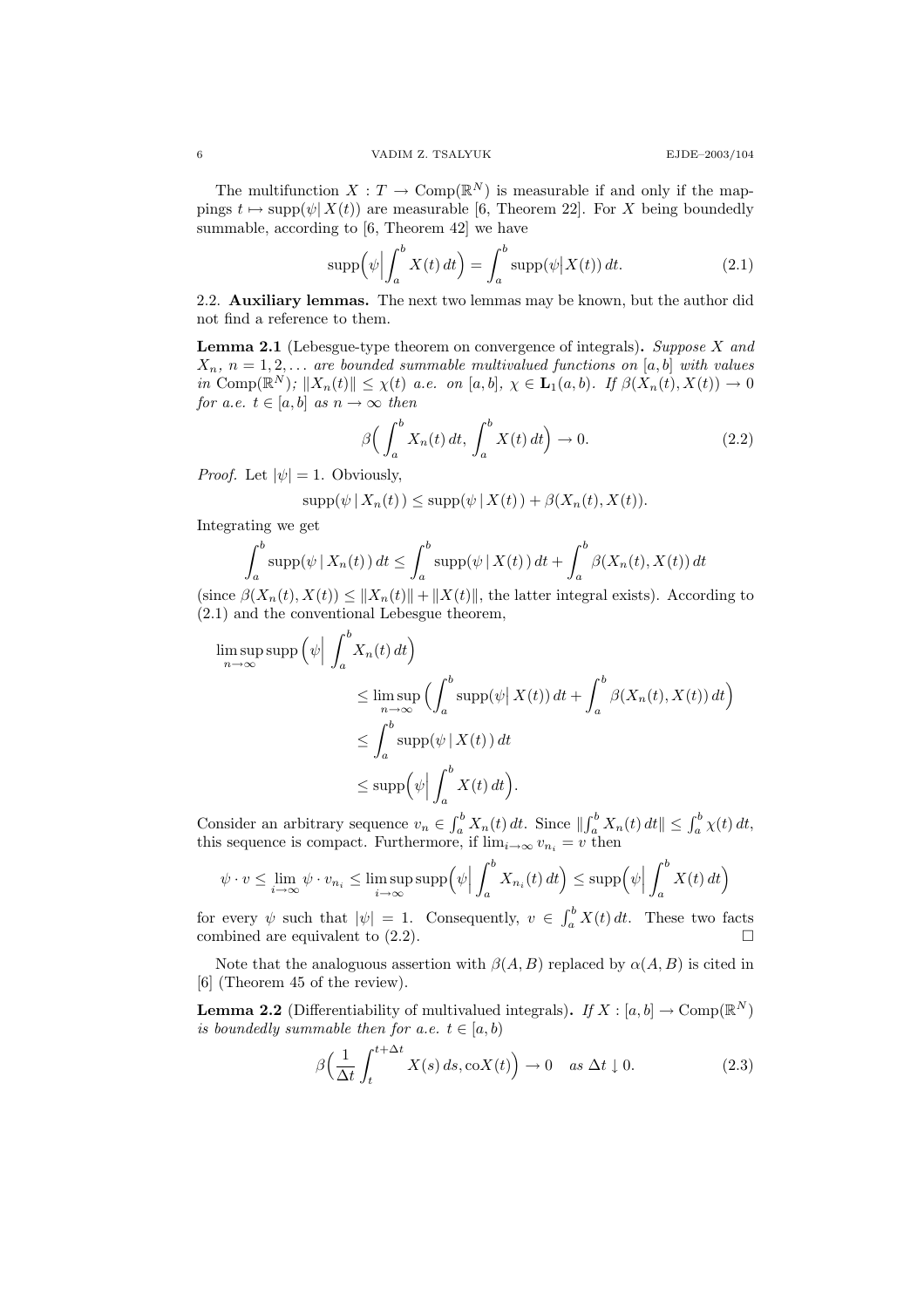*Proof.* Let  $\Psi$  be a countable dense subset of the unit sphere. A convex set  $A \in$ Comp( $\mathbb{R}^N$ ) is uniquely determined by the values  $\text{supp}(\psi | A), \psi \in \Psi$ :

$$
A = \bigcap_{\psi \in \Psi} \{x : \psi \cdot x \le \text{supp}(\psi | A)\}.
$$

Since  $\text{supp}(\psi|X(t)) \leq ||X(t)||$ , the functions  $t \mapsto \text{supp}(\psi|X(t)||)$  are summable. Due to (2.1), for  $t \in E$ ,  $E \subset [a, b)$ , mes $([a, b] \backslash E) = 0$ , and  $\psi \in \Psi$  we have

$$
\operatorname{supp}\left(\psi\Big|\frac{1}{\Delta t}\int_{t}^{t+\Delta t}X(s)\,ds\right)=\frac{1}{\Delta t}\int_{t}^{t+\Delta t}\operatorname{supp}(\psi\big|X(s))\,ds\to\operatorname{supp}(\psi\big|X(t))
$$

and

$$
\frac{1}{\Delta t} \int_{t}^{t + \Delta t} \|X(s)\| \, ds \to \|X(t)\| \quad \text{as } \Delta t \downarrow 0. \tag{2.4}
$$

We assume in the sequel that  $t \in E$ . Let  $\Delta t_n \downarrow 0$  and  $v_n \in \frac{1}{\Delta t_n} \int_t^{t + \Delta t_n} X(s) ds$ . Due to  $(2.4)$ 

i) the sequence  $\{v_n\}$  is compact.

Besides,

ii) if  $v_{n_i} \to v$  as  $i \to \infty$  then  $v \in \text{co}X(t)$ .

Indeed, for  $\psi \in \Psi$  we have

$$
\psi \cdot v = \lim_{i \to \infty} \psi \cdot v_{n_i} \le \lim_{i \to \infty} \operatorname{supp} \left( \psi \Big| \frac{1}{\Delta t_{n_i}} \int_t^{t + \Delta t_{n_i}} X(s) \, ds \right) = \operatorname{supp} \left( \psi \Big| X(t) \right),
$$

and therefore  $v \in \overline{\text{co}X(t)} = \text{co}X(t)$  (we recall that the set  $X(t)$  is compact). The assertions a) and b) above, being combined, give  $(2.3)$ .

### 3. The multivalued Stieltjes integral

This section containes a review of the results of the paper [11]. We need the concept of the multivalued integral

$$
Ax = \int_{a}^{b} dg(s) x(s)
$$
 (3.1)

for q and x being both discontinuous functions of bounded variation.

Note that the Riemann–Stieltjes integral

$$
Ax = \int_{a}^{b} dg(t) x(t) = g(b)x(b) - g(a)x(a) - \int_{a}^{b} g(t) dx(t)
$$

exists for **continuous** function  $q$ . We define the integral  $(3.1)$  by passing to the limit  $g_i \to g$  where  $g_i$  are continuous. From the point of view of applications, it is natural to interpret a small error on the moment of jump of  $g$  as a small deviation of the function. Therefore we construct the integral (3.1) using a convergence

$$
A_i x = \int_a^b dg_i(t) x(t) \to Ax
$$

almost similar to the pointwise convergence of functionals  $A_i \to A$  in the space  $\mathbf{C}[a, b]$ .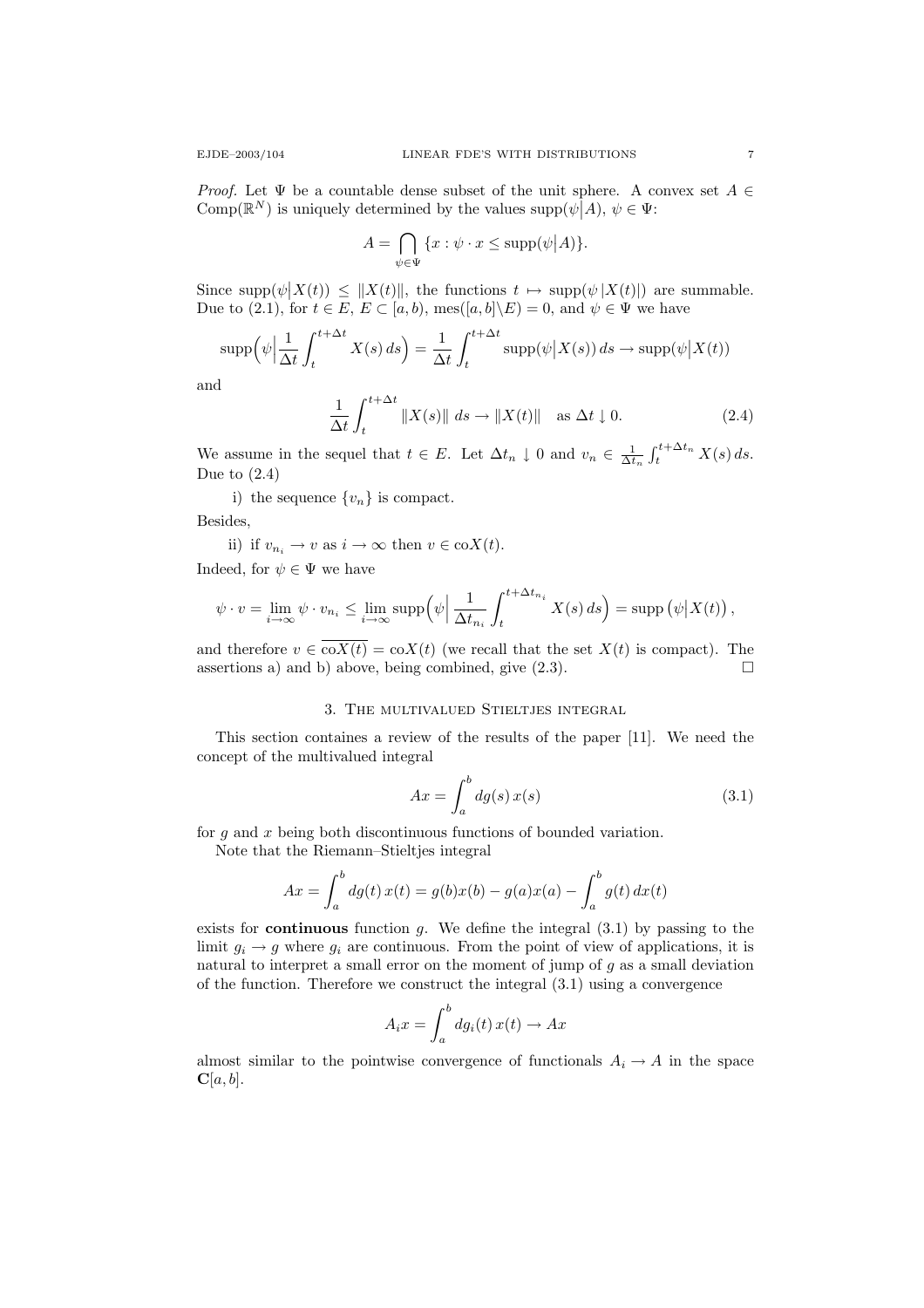Focusing on the model equation (1.2), we are about to costruct the integral  $Ax = \int_0^2 dg(t) x(t)$  for functions

$$
g(t) = \begin{cases} 0, & t \in [0, 1), \\ 1, & t \in (1, 2], \end{cases} \text{ and } x(t) = \begin{cases} x_0, & t \in [0, 1), \\ x_1, & t \in (1, 2]. \end{cases}
$$

For an arbitrary  $a \in \mathbb{R}$  and each  $i = 1, 2, 3, \ldots$ , define the continuous piecewise linear functions  $g_i(t)$  through the vertices  $(0,0)$ ,  $(1-\frac{1}{i},0)$ ,  $(1,a)$ ,  $(1+\frac{1}{i},1)$  and  $(2, 1)$ . Then, by the first Helly Theorem [10], the functionals  $A_i$  pointwise converge to  $Ax = x(1)$  in  $C[0, 2]$ .

The function  $x$  under the consideration, however, has only one-sided limits at the point 1, and it is easy to check that  $A_ix = x_1 - a(x_1 - x_0)$ . So  $\lim_{i\to\infty} A_ix$ depends on the way of construction of continuous approximations  $g_i$ . The common decision in such a situation is to declare the functional A to be multivalued and the set  $Ax$  containing all such limits. It is important for the theory of equations that  $Ax$  is a **compact** set. But here, according to the arbitrariness of  $a$ , we get  $Ax = (-\infty, \infty)$  in the case  $x_1 \neq x_0$ . Of course it's inadmissible.

Note that  $||A_i|| = Var_0^2 g_i = |a| + |a-1|$  converge to  $||A|| = 1$  if and only if  $a \in [0,1].$  Under this restriction, we get  $\lim_{i\to\infty} A_i x = ax_0 + (1-a)x_1 \in [x_0, x_1].$ The set  $[x_0, x_1] = [x(1-0), x(1+0)]$  of all such limits should be considered as the value of  $Ax = \int_0^2 dg(t) x(t)$ . (It should be noted that the functions x and g are not assumed to have certain values at their discontinuity points.) This is why the convergence we use implies also the convergence of the norms of functionals. It is natural to name it *normal convergence*.

On the other hand, the graphs of the functions  $g_i$  converge to the graph of g completed with the "vertical" segments at the points of discontinuity. Such a type of convergence may also be used to define the integral (3.1).

For the completeness of the exposition, we give here the summary of the paper [11] devoted to the introduction and the properties of such a kind of integral.

#### 3.1. On the convergence.

**Definition 3.1.** The sequence of functions  $g_n \in BV[a, b]$  β-converges on the segment [a, b] to the function  $g \in BV[a, b]$  as  $n \to \infty$  if the following conditions hold:

1)  $g_n(a) \to g(a), g_n(b) \to g(b);$ 

 $2) \left[ \beta \left( \overline{\Gamma}(g_n), \overline{\Gamma}(g) \right) \rightarrow 0. \right]$ 

Such a convergence is denoted as  $g_n \stackrel{\beta}{\rightarrow} g$ . If, additionally,

3)

$$
\text{Var}_a^b g_n \to \text{Var}_a^b g,\tag{3.2}
$$

then we say that  $g_n$  normally converge to g and denote this by  $g_n \stackrel{N}{\rightarrow} g$ .

**Lemma 3.2.** Let functions  $g_n \in BV[a, b]$  normally converge to a function  $g \in$  $\mathbf{BV}[a, b].$ 

- a) For  $\tau \in (a, b)$ , the distance from the point  $g_n(\tau)$  to the segment  $[g(\tau - 0), g(\tau + 0)]$  tends to 0 as  $n \to \infty$ .
- b) If g is continuous at the point a then  $\lim_{n\to\infty} g_n(a+0) = g(a)$ ; the analoguous statement takes place for the point b.
- c) If g is continuous on [a, b] then  $g_n(t) \to g(t)$  uniformly for  $t \in [a, b]$ .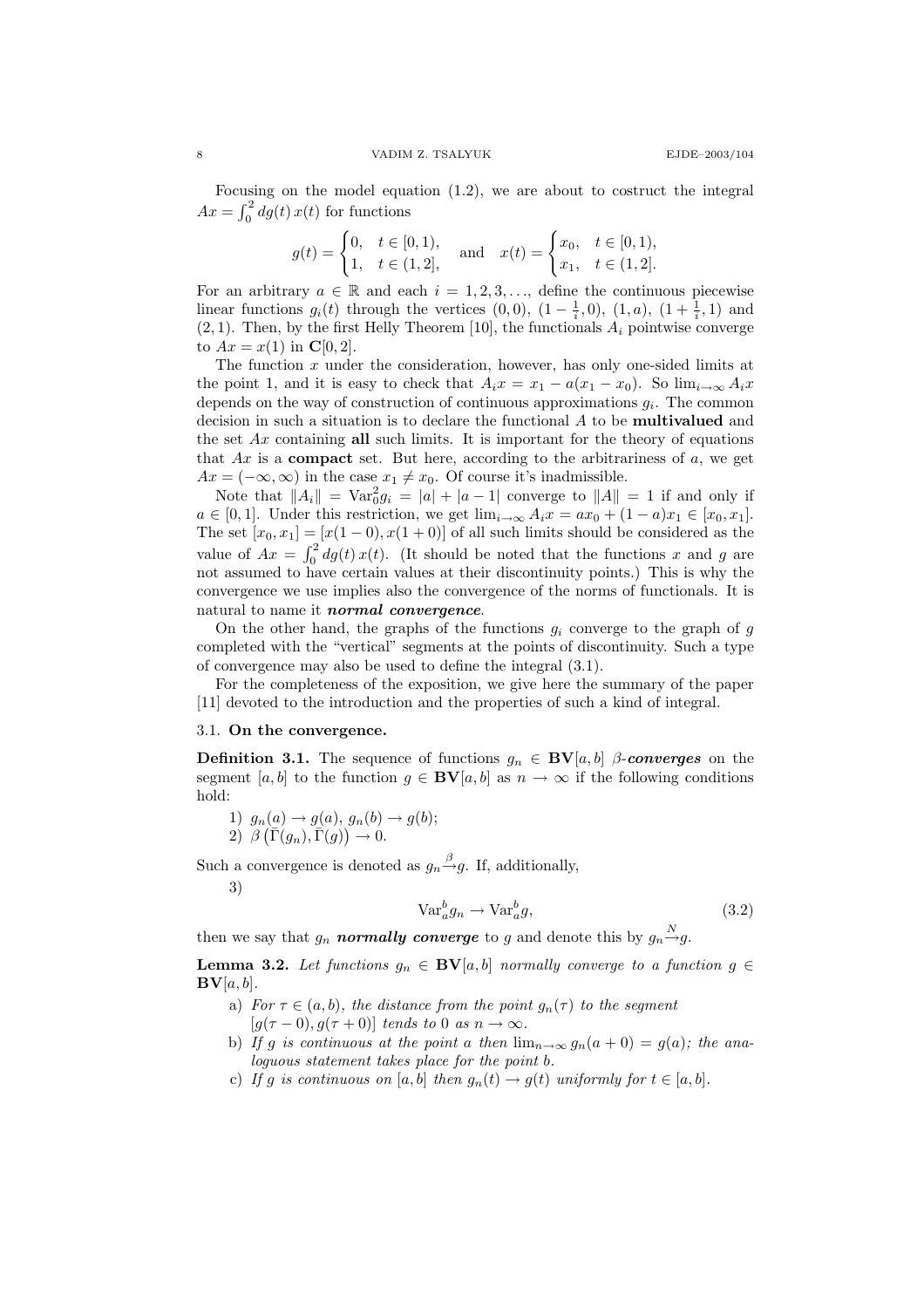**Lemma 3.3.** Let  $g_n$  normally converge on [a, b] to g. If  $c \in (a, b)$  is a continuity point of g then  $g_n \to g$  normally on both intervals  $[a, c]$  and  $[c, b]$ .

**Lemma 3.4.** Let  $\{f_n\}$  and  $\{g_n\}$  be the sequences of functions normally converging on [a, b] to g. Then for arbitrary  $\lambda \in (0,1)$  the functions  $\lambda f_n + (1-\lambda)g_n$  normally converge to the function g.

**Proposition 3.5.** Any proper function of bounded variation on [a, b] is a normal limit of some sequence of continuous functions.

*Proof.* For arbitrary  $\delta > 0$  take a finite partition  $a = t_0 < t_1 < \cdots < t_n = b$  such that

- 1)  $\sum |g(t_i) g(t_{i-1})| > \text{Var}_a^b g \delta,$
- 2) max<sub>1≤i≤n</sub> $(t_i t_{i-1}) < \delta$ ,
- 3) max<sub>1≤i≤n</sub> Var $t_{i-1}^{t_i-0}$  <  $\delta$ ,
- 4) at least one in the pair of the neighbour points  $t_{i-1}$  and  $t_i$  is the continuity point of g.

To satisfy each of the conditions  $1$ –4), we may add to the partition a finite set of points so that the previous conditions stay fulfilled.

Let  $l_{\delta}(t)$  be a piecewise linear function built through the points  $(t_i, g(t_i))$ . Hence  $\text{Var}_{a}^{b}l_{\delta} \to \text{Var}_{a}^{b}g$  as  $\delta \to 0$ . The inequality  $\beta\left(\bar{\Gamma}(l_{\delta}), \bar{\Gamma}(g)\right) \leq \delta$  is proved in [11].  $\Box$ 

**Remark 3.6.** The approximations  $l_{\delta}(t)$  constructed here are absolutely continuous.

3.2. Definition and properties of the multivalued Stieltjes integral. Let  $x, g \in BV[a, b]$ . The set  $\int_a^b dg(t) x(t)$  is defined as follows.

**Definition 3.7.** The point v belongs to the set  $\int_a^b dg x$  if and only if there exists a sequence of continuous functions  $g_i \in BV[a, b]$  such that

- 1) the sequence normally converges to  $g$ , and
- 2)  $\lim_{i\to\infty} \int_a^b dg_i x = v.$

**Theorem 3.8.** The set  $\int_a^b dg x$  is convex and compact; besides,

$$
\left\| \int_a^b dg \, x \right\| \leq \mathrm{Var}_a^b g \cdot \sup_{t \in [a,b]} |x(t)| \leq \mathrm{Var}_a^b g \cdot (|x(a)| + \mathrm{Var}_a^b x).
$$

Example 3.9. Consider the functions

$$
g(t) = \begin{cases} g_0, & t < c, \\ g_1, & t > c, \end{cases} \text{ and } x(t) = \begin{cases} x_0, & t < d, \\ x_1, & t > d, \end{cases}
$$

where  $c, d \in [a, b]$ . In the case  $c = a$ , the value  $g(a)$  ought to be chosen in such a way that the jump at the point a belongs to  $[a, b]$ . Analogous assumptions are made for  $c = b$  and for the function x.

First we suppose that  $c = d \in (a, b)$ . Let  $g_i$  be continuous functions normally converging to g on  $[a, b]$  and  $v = \lim_{i \to \infty} \int_a^b dg_i x$ . Therefore,

$$
v = \lim_{i \to \infty} \left( g_i(t)x(t) \Big|_a^b - \int_a^b g_i \, dx \right) = g(b)x_1 - g(a)x_0 - \lim_{i \to \infty} \left( g_i(c) \cdot (x_1 - x_0) \right),
$$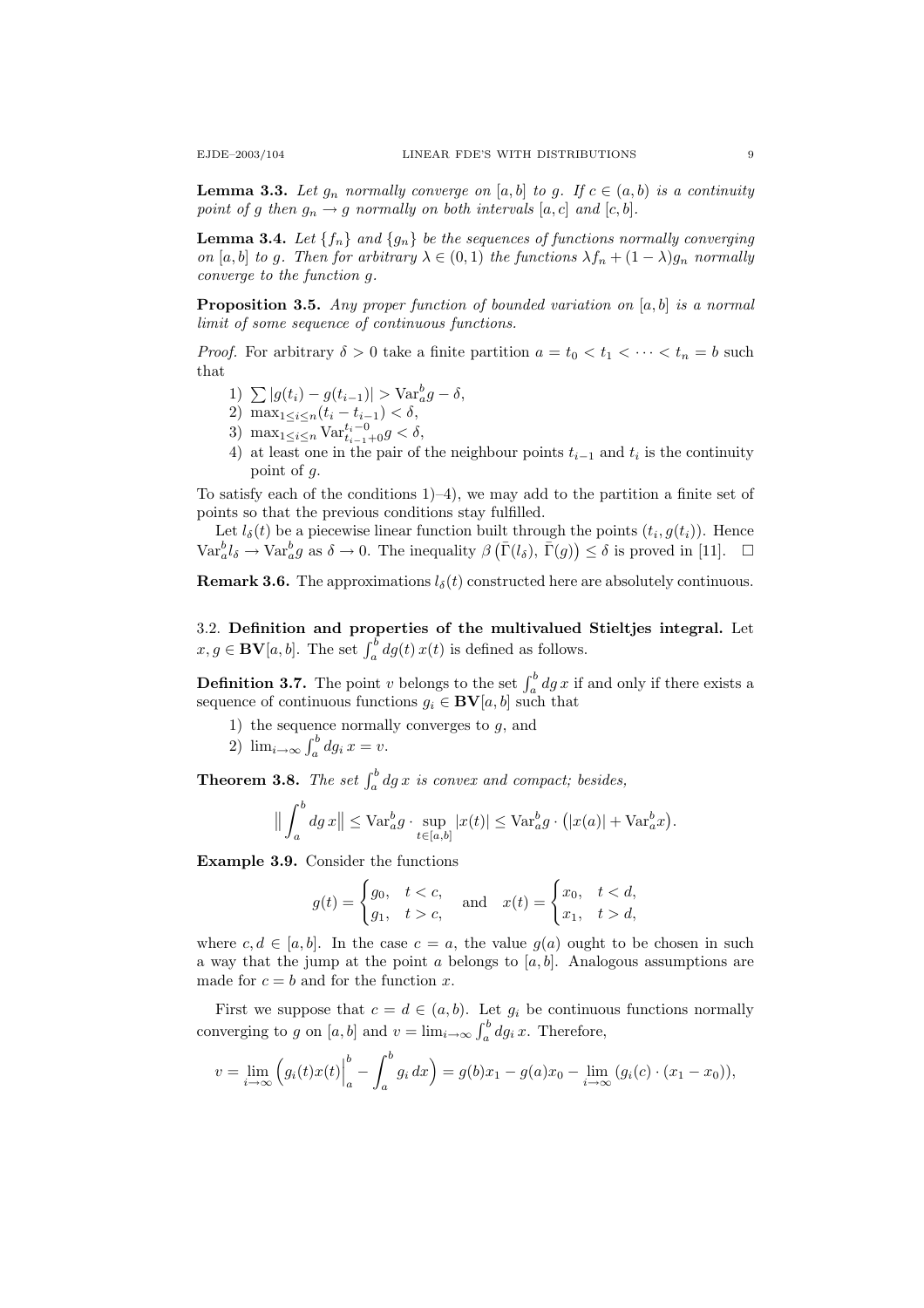and the latter limit exists. Due to compactness we may assume that  $\lim_{i\to\infty} g_i(c)$ exists and by Lemma 3.2 it belongs to the segment  $[g(c-0), g(c+0)]$ . On the other hand, using piecewise linear approximations we can present each point of this segment as a limit of values of the sequence of continuous functions  $g_i \in BV[a, b]$ (Proposition 3.5). Hence,

$$
\int_{a}^{b} dg \, x = g(b)x_1 - g(a)x_0 - [g(c - 0), g(c + 0)] \cdot (x_1 - x_0)
$$

$$
= (g_1 - g_0) \cdot [x_0, x_1].
$$

Analogous reasonings lead to

$$
\int_{a}^{b} dg \, x = \begin{cases}\n(g_1 - g_0) \cdot x_0 & \text{if } a \leq c < d \leq b \text{ or } c = d = b, \\
(g_1 - g_0) \cdot [x_0, x_1] & \text{if } a < c = d < b, \\
(g_1 - g_0) \cdot x_1 & \text{if } a \leq d < c \leq b \text{ or } a = c = d.\n\end{cases}
$$

Denote

$$
g\Big|_a^b x = g(b)x(b-0) - g(b-0)x(b-0) + g(b-0)x(b)
$$
  
-  $g(a)x(a+0) + g(a+0)x(a+0) - g(a+0)x(a)$ .

Such symbol has the following properties:

- a) Symmetry: if one exchanges  $g$  and  $x$  and restores the right order of factors then the same expression appears.
- b) Provided that at each end of the segment  $[a, b]$  at least one of the functions  $x, g$  is continuous, the value of the symbol is equal to the ordinary **double** substitution  $g(t)x(t)$ b  $a = g(b)x(b) - g(a)x(a).$
- c) if  $x_n(t) \to x(t)$  and  $g_n(t) \to g(t)$  as  $n \to \infty$  uniformly for  $t \in [a, b]$  then  $\lim_{n\to\infty} g_n$ b  $\int_a^b x_n = g$ b  $a^b$ .

Theorem 3.10. The formula of integration by parts holds:

$$
\int_a^b dg \, x = g \Big|_a^b x - \int_a^b g \, dx \, .
$$

Let  $g^c$  be the continuous component of the function  $g \in BV[a, b], g^c(a) = g(a)$ and  $J(g)$  be the set of discontinuity points of g in the open interval  $(a, b)$ .

Theorem 3.11. The following two formulas are valid:

$$
\int_{a}^{b} dg \, x = \int_{a}^{b} dg^{c} \, x + (g(a+0) - g(a)) \, x(a+0) \n+ (g(b) - g(b-0)) \, x(b-0) + \sum_{\tau \in J(g)} \Delta g(\tau) \cdot [x(\tau - 0), x(\tau + 0)]
$$
\n(3.3)

and

$$
\int_{a}^{b} dg \, x = \int_{a}^{b} dg \, x^{c} + (g(b) - g(a)) \cdot (x(a + 0) - x(a)) \n+ g(b) \cdot \sum_{\tau \in J(x)} \Delta x(\tau) - \sum_{\tau \in J(x)} [g(\tau - 0), g(\tau + 0)] \cdot \Delta x(\tau).
$$
\n(3.4)

**Corollary 3.12.** The integral  $\int_a^b dg x$  is singlevalued if x and g have no common discontinuity points.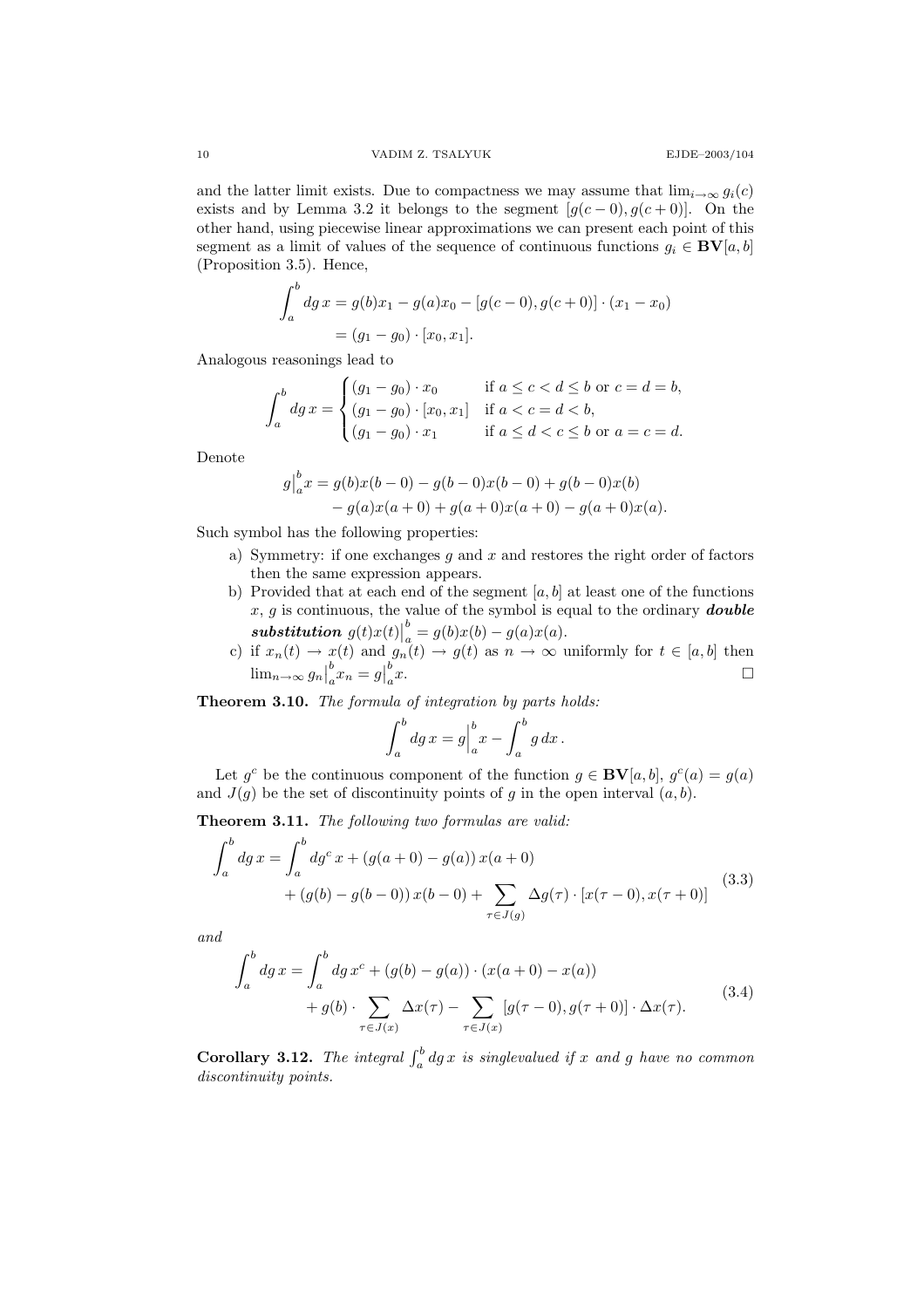Remark 3.13. By the formula of integration by parts we conclude that the properties of the multivalued integral as a function of  $x$  and  $g$  are almost symmetric with respect to the transposition of  $x$  and  $g$ . All the distinction is that the set  $\int_a^b dg x$  doesn't depend on the value  $x(a)$  even for x and g discontunuous at a, but it depends on  $g(a)$  in any case.

Using (3.3), by direct calculation we get the following statement.

**Theorem 3.14.** If  $c \in (a, b)$  then

$$
\int_{a}^{b} dg \, x + (g(c) - g(c - 0))x(c - 0) + (g(c + 0) - g(c))x(c + 0)
$$
\n
$$
= \int_{a}^{c} dg \, x + \int_{c}^{b} dg \, x + (g(c + 0) - g(c - 0)) \cdot [x(c - 0), x(c + 0)],
$$
\nin other words

or, in other words,

$$
\int_{a}^{b} dg \, x = \int_{a}^{c} dg \, x + \int_{c}^{b} dg \, x + [(g(c) - g(c+0)), (g(c) - g(c-0))] \cdot \Delta x(c). \tag{3.5}
$$

It is obvious that multiplying one of the functions  $x$  or  $g$  by a scalar constant we multiply the integral  $\int_a^b dg x$  by the same constant. Using the equality (3.3), we get formulas for addition of functions.

**Theorem 3.15.** For  $x, y, g, f \in BV[a, b]$  the following inclusions hold:

$$
\int_{a}^{b} dg(t) (x(t) + y(t)) \subset \int_{a}^{b} dg(t) x(t) + \int_{a}^{b} dg(t) y(t)
$$
 (3.6)

and

$$
\int_{a}^{b} d(g(t) + f(t)) x(t) \subset \int_{a}^{b} dg(t) x(t) + \int_{a}^{b} df(t) x(t).
$$
 (3.7)

If  $J(x) \cap J(y) \cap J(g) = \emptyset$  or  $J(x) \cap J(g) \cap J(f) = \emptyset$  then (3.6) or, correspondingly, (3.7) turns into the equality.

Remark 3.16. We can easily obtain the counterexample for the condition of no common discontinuity points on the following way. Suppose all three functions in  $(3.6)$  have unique common discontinuity in some point in  $(a, b)$ ; then the right of  $(3.6)$  is in general multivalued. But the jumps of addends x and y may eliminate one another; thus the left of (3.6) becomes singlevalued.

As an addendum to [11], we give here another condition for equality.

**Theorem 3.17.** Suppose that  $x(t) - \alpha y(t)$  is continuous in  $(a, b)$  for some  $\alpha > 0$ . Then for positive  $\lambda$  and  $\mu$ 

$$
\int_{a}^{b} dg(t) \left(\lambda x(t) + \mu y(t)\right) = \lambda \int_{a}^{b} dg(t) x(t) + \mu \int_{a}^{b} dg(t) y(t).
$$
 (3.8)

Proof. Rewrite (3.4) in the form

$$
\int_{a}^{b} dg \, x = \int_{a}^{b} dg \, x^{c} + (g(b) - g(a)) \cdot (x(a+0) - x(a)) + M,
$$

where

$$
M = g(b) \cdot \sum_{\tau \in J(x)} \Delta x(\tau) - \sum_{\tau \in J(x)} [g(\tau - 0), g(\tau + 0)] \cdot \Delta x(\tau).
$$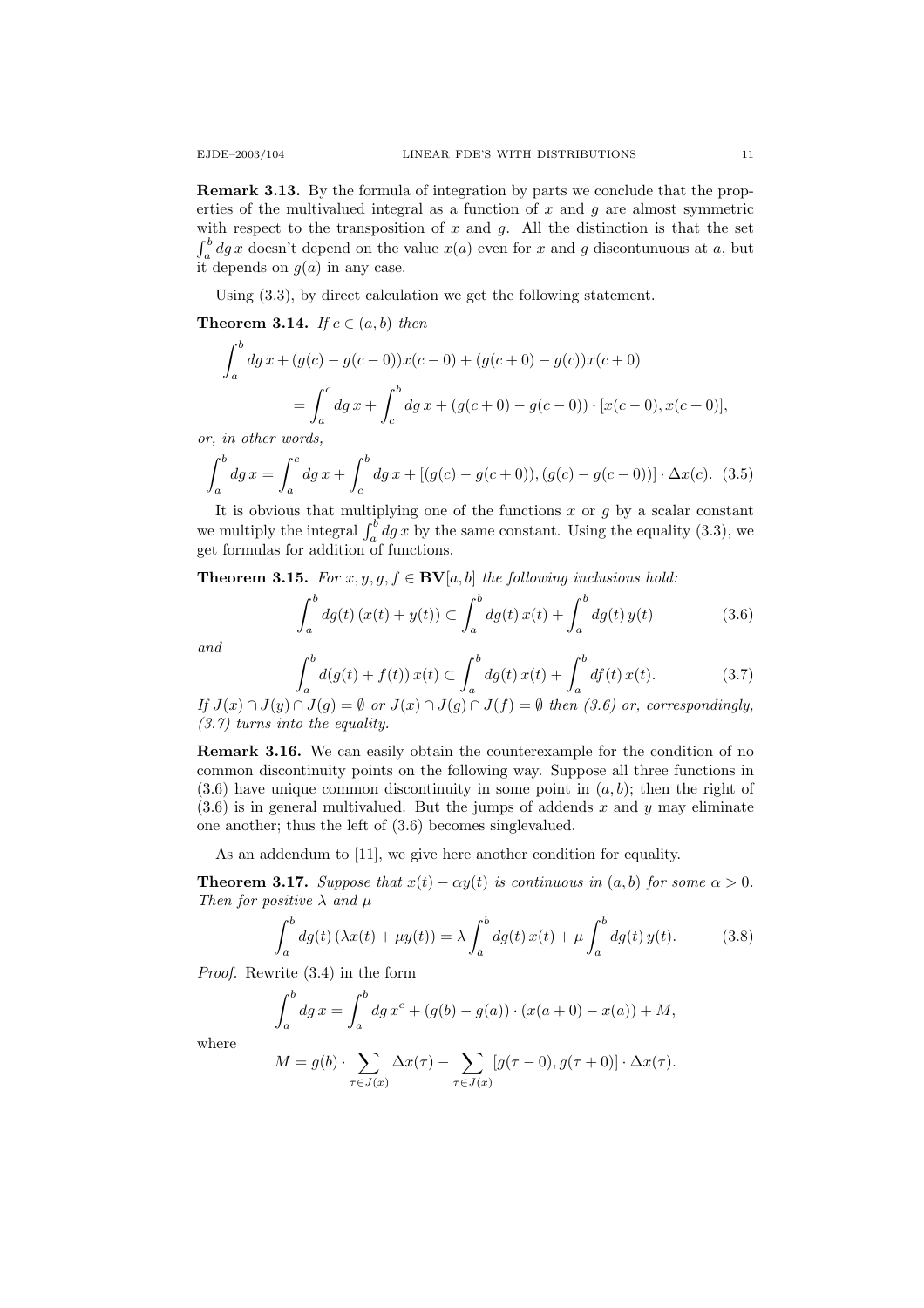Since  $\alpha y$  has the same jumps that x has,

$$
\int_{a}^{b} dg y = \int_{a}^{b} dg y^{c} + (g(b) - g(a)) \cdot (y(a+0) - y(a)) + \frac{1}{\alpha} M
$$

with the same set  $M$ . The central point of the proof is that, due to convexity of M,  $\lambda M + \frac{\mu}{\alpha} M = (\lambda + \frac{\mu}{\alpha})M$ . Thus

$$
\lambda \int_a^b dg \, x + \mu \int_a^b dg \, y = \int_a^b dg \, (\lambda x + \mu y)^c + (g(b) - g(a)) \cdot (\lambda x(a+0) + \mu y(a+0))
$$

$$
- (\lambda x(a) + \mu y(a)) + (\lambda + \frac{\mu}{\alpha})M.
$$

To complete the proof, it remains to note that  $(\lambda + \frac{\mu}{\alpha})\Delta x(\tau) = \Delta(\lambda x + \mu y)(\tau)$ .  $\Box$ **Theorem 3.18.** Suppose  $x_n(t) \to x(t)$  and  $g_n(t) \to g(t)$  uniformly on [a, b], at least one of the sequences  $\{\text{Var}_{a}^{b}g_{n}\}\$  and  $\{\text{Var}_{a}^{b}x_{n}\}\$  is bounded; then

$$
\alpha \Big(\int_a^b dg_n x_n, \int_a^b dg x\Big) \to 0.
$$

**Theorem 3.19.** a) Suppose that  $g_n \stackrel{\beta}{\rightarrow} g$  and  $x_n(t) \rightarrow x(t)$  uniformly on [a, b]. Then

$$
\lim_{n \to \infty} \beta \left( \int_{a}^{b} dg_n x_n, \int_{a}^{b} dg x \right) = 0. \tag{3.9}
$$

b) Let  $x_n \stackrel{\beta}{\rightarrow} x$ ,  $g_n(t) \rightarrow g(t)$  uniformly on [a, b]. If at each end of [a, b] at least one of the functions  $x$  and  $g$  is continuous then  $(3.9)$  holds.

**Remark 3.20.** The deviation  $\beta\left(\int_a^b dg x, \int_a^b dg_n x\right)$  may not tend to 0 (see Example 3.9). In other words, this means that dependence of the integral on the function  $g$ is upper semicontinuous but not continuous.

Next, we study the properties of the multivalued function

$$
X(t) = \begin{cases} \int_{a}^{t} dg x, & t \in (a, b], \\ \{0\}, & t = a. \end{cases}
$$
 (3.10)

Of course, the properties of the multivalued integral as a function of its lower limit of integration are analogous.

**Definition 3.21.** We say that X is a function of bounded variation on [a, b] if

$$
\text{Var}_{a}^{b} X \stackrel{\text{df}}{=} \sup \sum_{i=1}^{n} \alpha(X(t_i), X(t_{i-1})) < \infty,
$$

where supremum is taken on the range of all finite partitions  $a = t_0 < t_1 < \cdots <$  $t_n = b$ .

**Theorem 3.22.** The multivalued function X defined by  $(3.10)$  has a bounded variation on  $[a, b]$ .

**Theorem 3.23.** The function X has left-handed limit at every point in  $(a, b]$  and right-handed limits at all points in  $[a, b)$ .

**Remark 3.24.** To prove the theorem, we use in [11] only that X is a function of bounded variation with values in a complete metric space.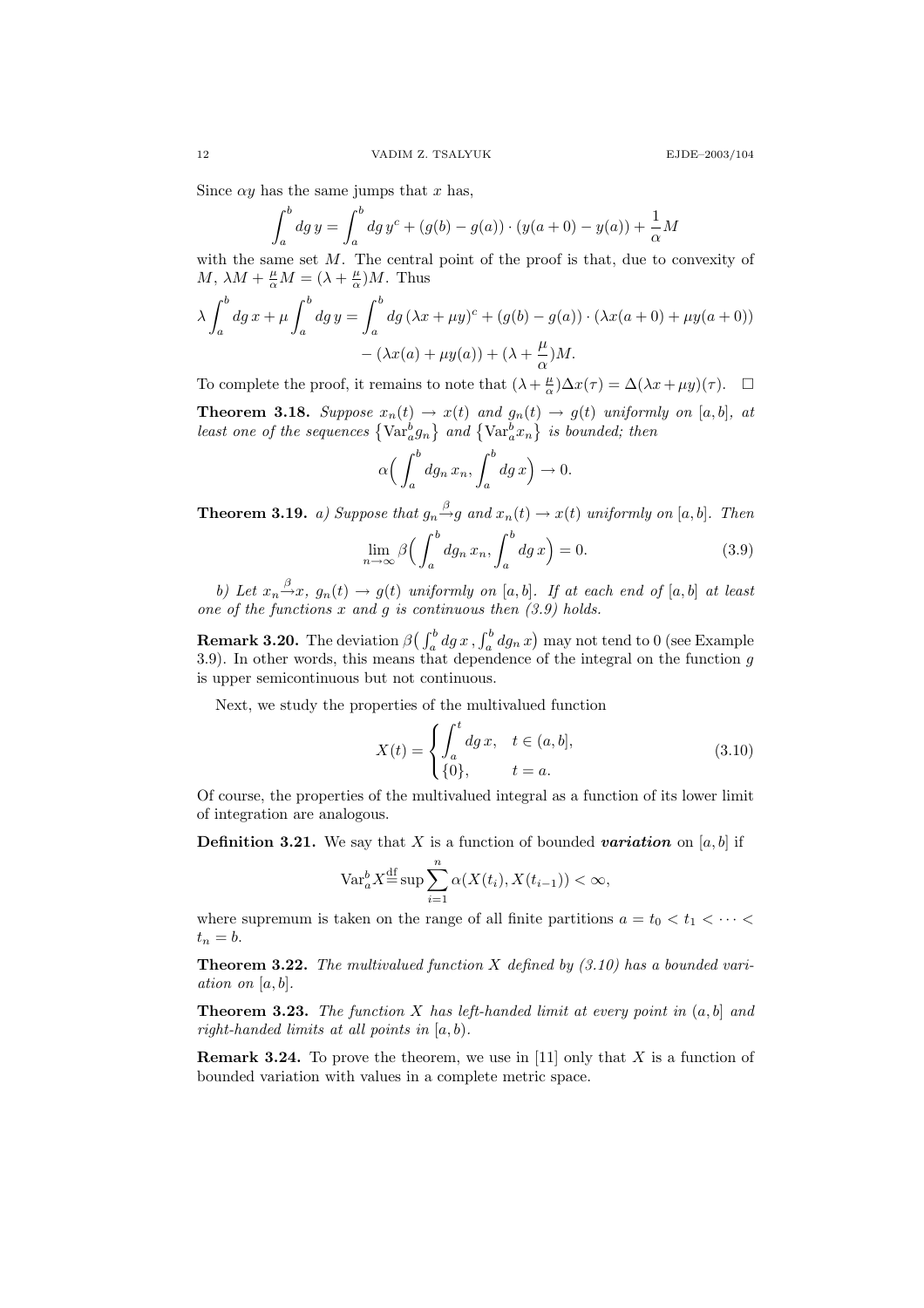# 4. The functional differential equation with measure input. General assumptions and accessory results

The main subject of this paper is linear functional differential equation

$$
\dot{x}(t) = \int_{a}^{t} d_{s} R(t, s) x(s) + F'(t), \quad t \in [a, b], \tag{4.1}
$$

where the matrix function  $R: \Delta \to \mathbb{R}^{N \times N}$  has a bounded variation as a function of s,  $\Delta = \{(t, s) : t \in [a, b], s \in [a, t]\}, F'$  is a derivative of discontinuous function  $F \in BV[a, b]$  of bounded variation, desired solution  $x \in BV[a, b]$  has values in  $\mathbb{R}^N$ .

Everywhere in what follows we assume that the function  $R$  satisfies the following conditions:

- 1) R is measurable on  $\Delta$ ;
- 2) for a.e.  $t \in [a, b]$ , the variation  $\text{Var}_a^t R(t, \cdot) \leq v(t)$ , where v is summable function on [a, b]; the functions  $R(t, \cdot)$  are proper;
- 3) the functions  $R(\cdot, s)$  are summable on [s, b] for every  $s \in [a, b]$ ; the mapping  $t \mapsto R(t, t)$  is summable on [a, b].

Remark 4.1. Under these conditions, the initial value problem for equation (1.1) with summable f has a unique solution (see, for instance,  $[4]$ ). The conditions "functions  $R(t, \cdot)$  are proper" and "functions  $R(\cdot, s)$  are summable for every s" are not required for the solvability of (1.1). But by necessity we fulfil them easily by little corrections of the function R such that the integrals  $\int_a^t d_s R(t, s) x(s)$  do not change for continuous functions  $x$ .

4.1. **Functional differential inequality.** Denote  $r(t,s) = \text{Var}_a^s R(t, \cdot)$ . Since the functions  $R(t, \cdot)$  are proper and  $R(\cdot, s)$  summable, r is measurable with respect to  $(t, s) \in \Delta$  and the mapping  $t \mapsto r(t, t)$  is summable. Besides,  $r(t, a) = 0$  and  $\text{Var}_a^t r(t, \cdot) \leq v(t)$ . Therefore, the problem

$$
\dot{z}(t) = \int_{a}^{t} d_{s}r(t, s) z(s) + \varphi(t), \quad z(a) = z_{0}, \tag{4.2}
$$

has a unique solution (see, for instance, [4]).

The following lemma on inequality is proved in the usual way but may be unknown.

**Lemma 4.2.** Suppose x is a solution of  $(1.1)$  with summable input f, z is the solution of the problem (4.2) with  $z_0 > |x(a)|$  and summable  $\varphi(t) \geq |f(t)|$ . Then

$$
|x(t)| \le z(t), \quad t \in [a, b].
$$

*Proof.* Assume the converse and let  $\tau = \inf\{t \in [a, b] : |x(t)| > z(t)\}.$  Then  $\tau \in (a, b]$  and  $|x(\tau)| = z(\tau)$ . For  $s \in [a, \tau]$  we have  $|x(s)| \leq z(s)$ . Hence for  $t\in [a,\tau],$ 

$$
\frac{d}{dt}|x(t)| \le \Big| \int_a^t d_s R(t,s) x(s) \Big| + |f(t)| \le \int_a^t d_s r(t,s) z(s) + \varphi(t) = \dot{z}(t).
$$

Therefore,

$$
|x(\tau)| = |x(a)| + \int_a^{\tau} \frac{d}{dt} |x(t)| dt < z(a) + \int_a^{\tau} \dot{z}(t) dt = z(t).
$$

This contradiction proves the lemma.  $\Box$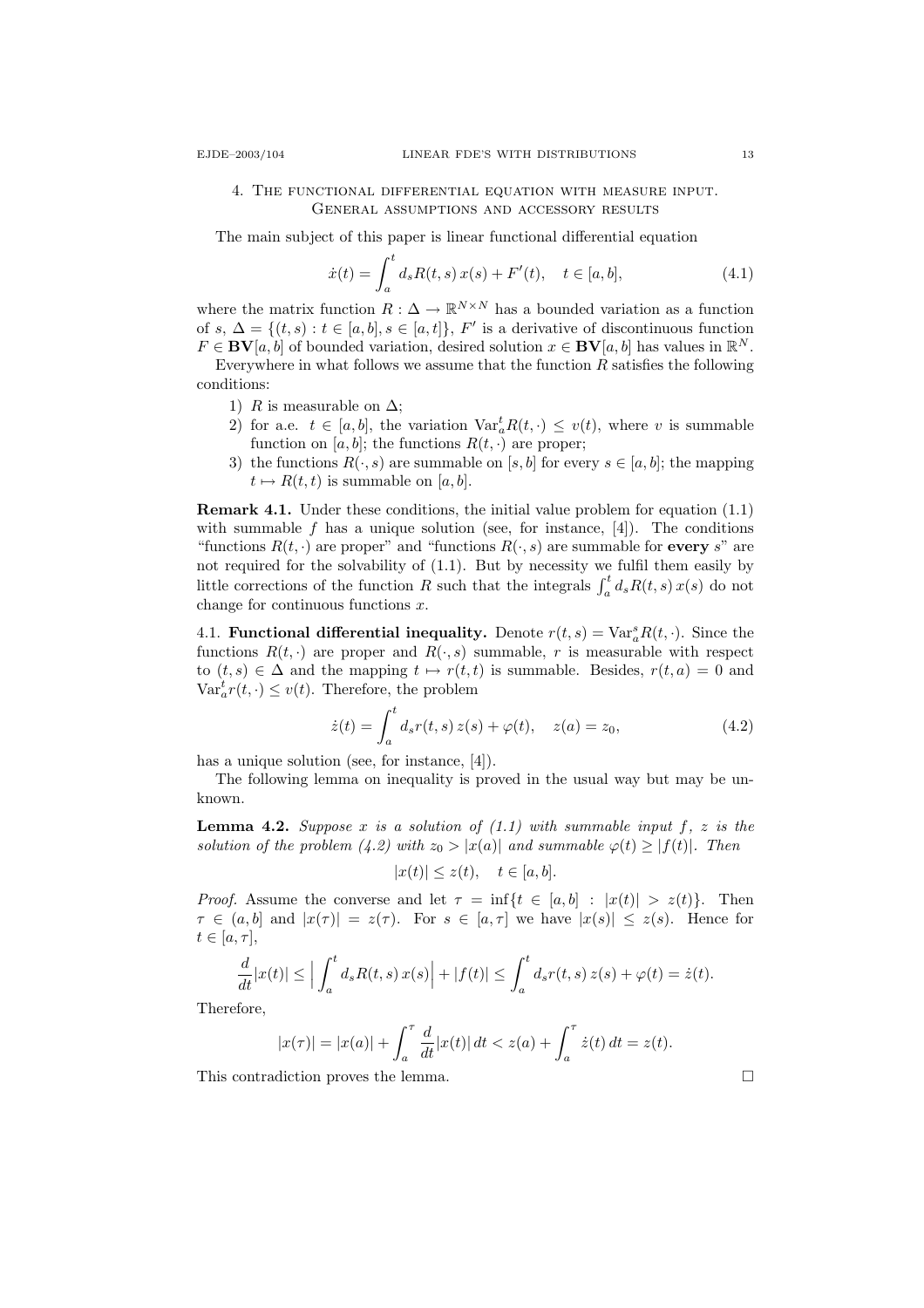### 4.2. Multivalued integral is summable.

# Lemma 4.3. Let

- 1) the function  $R(t, s)$  be measurable in  $[a, b] \times [c, d]$ ;
- 2) the variation  $v(t) = \text{Var}_c^d R(t, \cdot)$  finite for a.e.  $t \in [a, b]$ ;
- 3) the function v, mappings  $t \mapsto R(t, c)$  and  $t \mapsto R(t, d)$  summable on [a, b].

Then, if  $x \in BV[c, d]$ , the function  $X(t) = \int_c^d d_s R(t, s) x(s)$  is boundedly summable on  $[a, b]$ .

First let  $x$  be continuous.

**Proposition 4.4.** If the conditions of the Lemma are fulfilled and x is continuous on  $[c, d]$  then  $X \in L_1(a, b)$ .

*Proof.* Since R is summable on  $[a, b] \times [c, d]$ , the mapping  $t \mapsto R(t, s)$  is measurable for almost every  $s \in [c, d]$  (this follows from the Fubini theorem). Therefore we may assume that the integral sums are measurable and their limit  $\int_c^d ds R(t, s) x(s)$  is measurable too. The estimate  $||X(t)|| \leq v(t) \cdot \max_{s \in [c,d]} |x(s)|$  completes the proof of the Proposition.  $\Box$ 

*Proof of Lemma 4.3.* Substitute  $R(t, \cdot)$  for g in (3.4). Due to Proposition 4.4 the integral  $\int_c^d d_s R(t, s) x^c(s)$  is measurable with respect to t; the sum of the series

$$
\sum_{\tau \in J(x)} [R(t, \tau - 0), R(t, \tau + 0)] \cdot \Delta x(\tau)
$$

is measurable according to the properties of measurable multivalued functions mentioned above. Thus  $X$  is measurable. The proof is completed by the estimate  $||X(t)|| \leq \text{Var}_{c}^{d} R(t, \cdot) \cdot \max_{s \in [c,d]} |x(s)|.$ 

# 5. Solutions of general type

Now we start the study of the functional differential equation with a measure input

$$
\dot{x}(t) = \int_{a}^{t} d_{s}R(t, s) x(s) + F'(t), \quad t \in [a, b],
$$
\n(4.1)

where  $F \in BV[a, b]$ .

**Definition 5.1.** The function  $x \in BV[a, b]$  is a **solution** of the equation (4.1) on [a, b] if the function  $y(t) := x(t) - F(t)$  is absolutely continuous and

$$
\dot{y}(t) \in \int_{a}^{t} d_{s} R(t, s) x(s)
$$

a.e. on  $[a, b]$ .

If  $F$  is absolutely continuous then the latter inclusion turns into the equation equivalent to the ordinary functional differential equation with aftereffect (1.1) with  $f = F'$ . The unique solvability of the initial value problem for (1.1) is well known; see, for instance, [4].

**Remark 5.2.** For every solutuion  $\tilde{x}$  of (4.1) there is a corresponding solution x of the problem

$$
\dot{x}(t) = \int_{a}^{t} d_{s}R(t, s) x(s) + \Phi'(t), \quad x(a) = \tilde{x}(a) + (F(a + 0) - F(a))
$$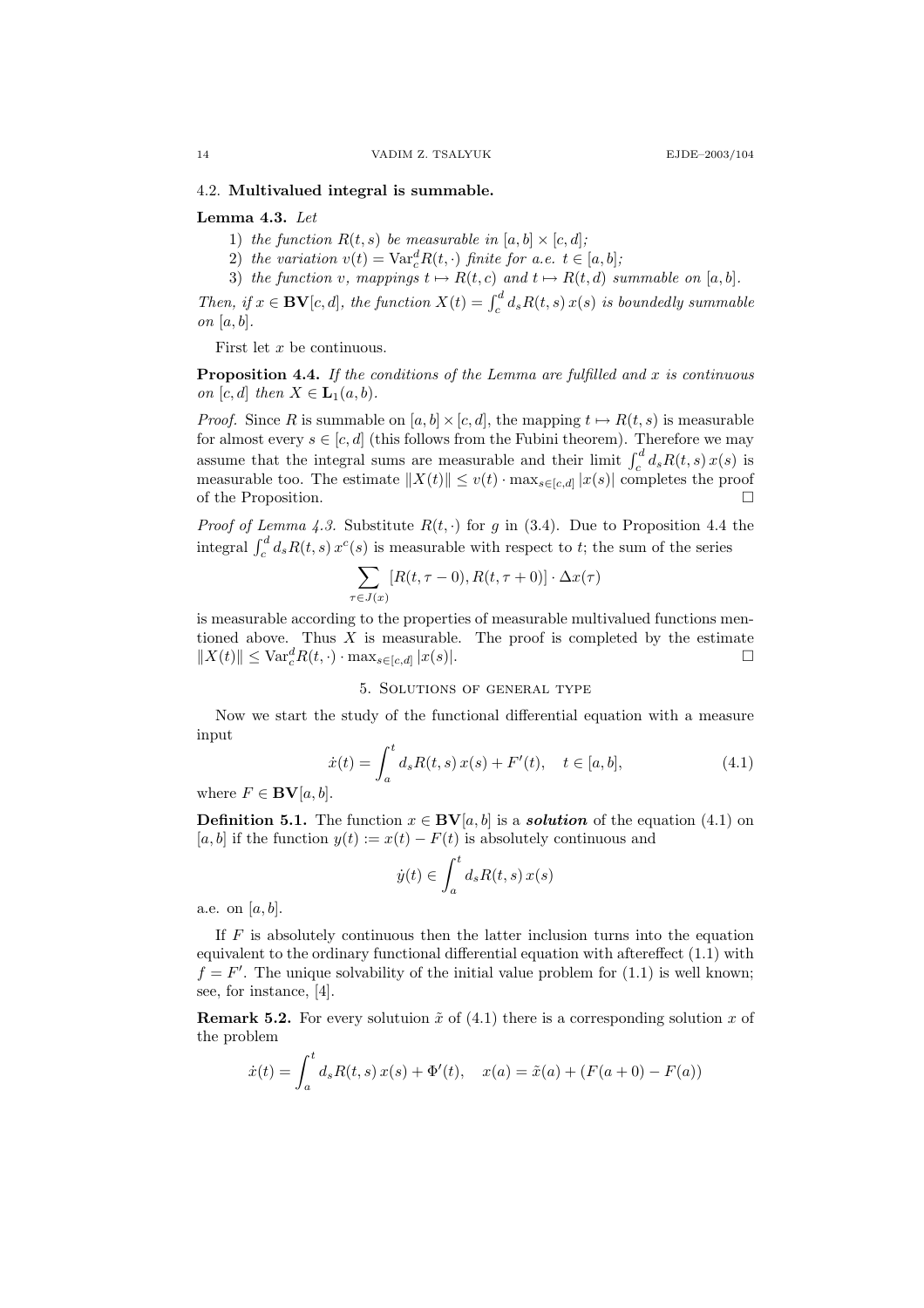with the function  $\Phi$  defined by the formulas  $\Phi(a) = F(a+0), \Phi(t) = F(t)$  for  $t > a$ , and continuous at the point a. The solution x differs from  $\tilde{x}$  only at the point a.

That is why in the sequel we can consider by necessity  $F$  being continuous from the right at a.

Besides, the function  $F$  and, correspondingly, the solutions  $x$  may be considered to be proper individual functions in stead of equivalence classes.

**Example 5.3.** Consider the equation  $(4.1)$  on  $[0, 3]$  with the data:

$$
R(t,s) = \begin{cases} 0, & s < 1, \\ 1, & s > 1, \ 1 < t < 2, \\ -1, & s > 1, \ t > 2, \end{cases} \quad F(t) = \begin{cases} 0, & t < 1, \\ 1, & t > 1. \end{cases}
$$

For this equation, the solutions x that satisfy the initial condition  $x(0) = 0$  are given by the formula

$$
x(t) = \begin{cases} 0, & t < 1, \\ 1 + \int_1^t \alpha(s) \, ds, & 1 < t < 2, \\ 1 + \int_1^2 \alpha(s) \, ds - \int_2^t \alpha(s) \, ds, & t > 2, \end{cases}
$$

with arbitrary summable  $\alpha$ ,  $\alpha(t) \in [0, 1]$ .

Remark 5.4. The section of the integral funnel of the initial-value problem  $H(t) = \{x(t) : x \text{ is a solution}\}\$ for this example is represented as follows:

$$
H(t) = \begin{cases} 0, & t < 1, \\ [1, t], & 1 < t \le 2, \\ [3 - t, 2], & t > 2. \end{cases}
$$

**Theorem 5.5.** The function  $x \in BV[a, b]$  is a solution of the equation (4.1) if and only if there exists  $\varphi \in L_1(a, b)$  such that for a.e.  $t \in [a, b]$ 

$$
\varphi(t) \in \int_a^t d_s R(t,s) F(s),
$$

and  $y(t) = x(t) - F(t)$  is a solution of the equation

$$
\dot{y}(t) = \int_a^t d_s R(t, s) y(s) + \varphi(t).
$$

*Proof.* Let x be a solution of (4.1). Due to Proposition 4.4 the function  $\varphi(t)$  =  $\dot{y}(t) - \int_a^t d_s R(t, s) y(s)$  belongs to  $\mathbf{L}_1(a, b)$ . According to Theorem 3.15 for a.e.  $t \in [a, b]$  we have

$$
\varphi(t) \in \int_a^t d_s R(t,s) x(s) - \int_a^t d_s R(t,s) y(s) = \int_a^t d_s R(t,s) F(s).
$$

Now let  $\varphi$  satisfy stated conditions. Then the function y is absolutely continuous and for a.e.  $t \in [a, b]$  the equality

$$
\dot{y}(t) \in \int_a^t d_s R(t,s) y(s) + \int_a^t d_s R(t,s) F(s) = \int_a^t d_s R(t,s) x(s)
$$

holds (the latter equlity is due to Theorem 3.15 again). Thus  $x$  is a solution of  $(4.1).$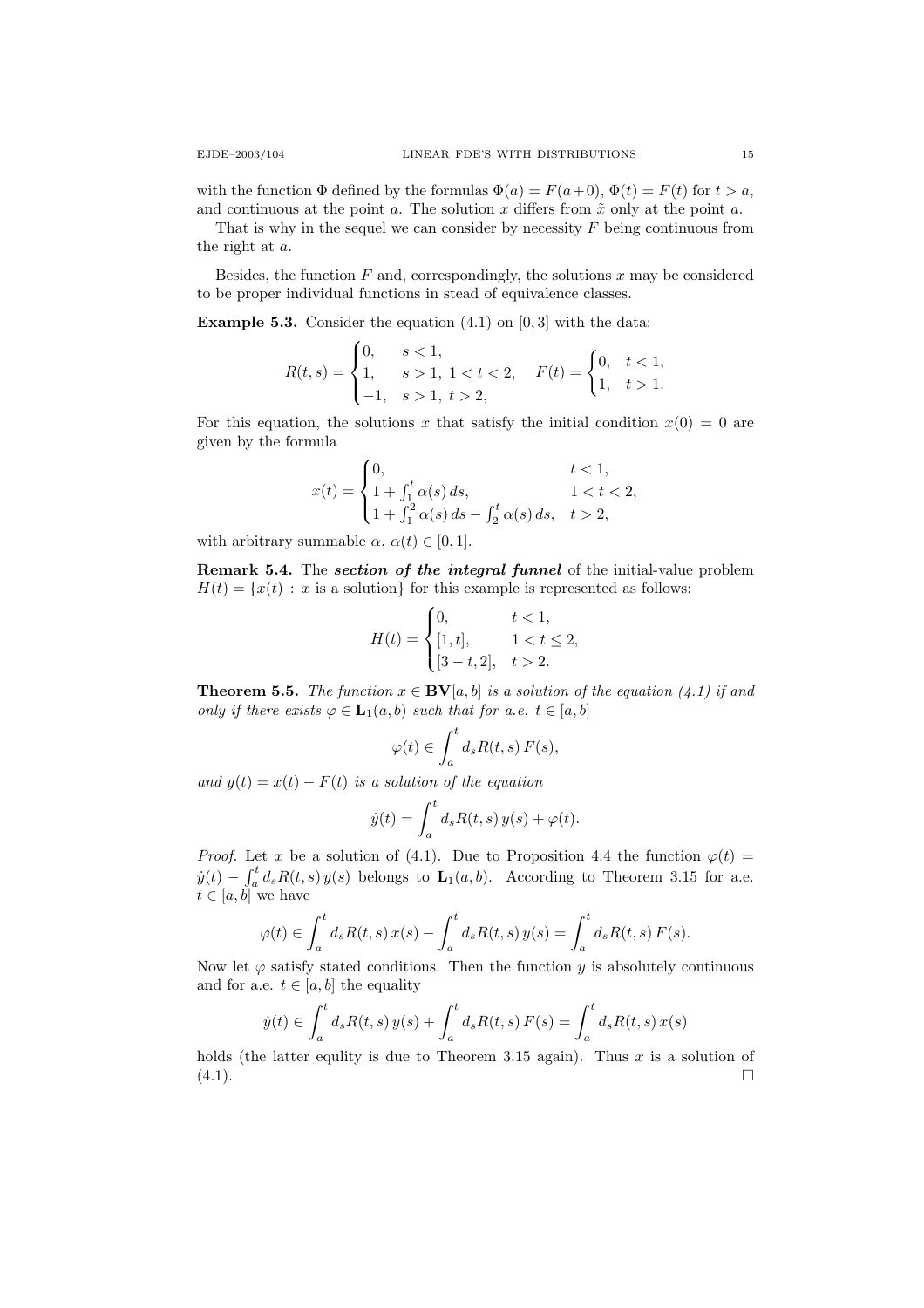Remark 5.6. In other words, the solutions of the certain initial value problem for (4.1) are in one-to-one correspondence with summable selectors of the multivalued function  $\int_a^t d_s R(t, s) F(s)$ .

If the latter integral is a.e. singlevalued then the selector  $\varphi$  is defined uniquely.

**Corollary 5.7.** Consider the set of the points t such that the functions  $F$  and  $R(t, \cdot)$  have common points of discontinuity in  $(a, t)$ . If its measure is equal to 0 then the initial value problem for the equation  $(4.1)$  has a unique solution.

Consider the sequence of the equations

$$
\dot{x}(t) = \int_{a}^{t} d_{s}R(t, s) x(s) + F'_{n}(t).
$$
\n(5.1)

**Lemma 5.8.** Let  $F_n$   $\beta$ -converge to  $F$ ,  $x_n$  be solutions of (5.1), and the sequence  $x_n(a)$  be bounded. Then

- a) the sequence of the functions  $y_n(t) := x_n(t) F_n(t)$  has a subsequence uniformly convergent on  $[a, b]$ ;
- b) if  $y_n(t) \to y(t)$  uniformly on  $[a, b]$  then  $x(t) := y(t) + F(t)$  is a solution of the equation  $(4.1)$ .

*Proof.* According to Theorem 5.5, absolutely continuous functions  $y_n$  satisfy the equations

$$
\dot{y}_n(t) = \int_a^t d_s R(t,s) y_n(s) + \varphi_n(t),
$$

where  $\varphi_n(t) \in \int_a^t d_s R(t, s) F_n(s)$ . By Lemma 4.2 we have

$$
|y_n(t)| < z(t), \quad t \in [a, b].
$$

where z is a unique solution of the problem (4.2) with  $\varphi(t) = \sup_{s \in [a,b],n} |F_n(s)| \cdot v(t)$ and and  $z_0 > \sup_n |y_n(a)|$ . So the sequence  $\{y_n\}$  is uniformly bounded. Due the estimate

$$
|\dot{y}_n(t)| \le \sup_{s \in [a,b]} z(s) \cdot v(t) + \varphi(t), \tag{5.2}
$$

the sequence is equicontinuous. This establishes the first assertion of the theorem.

To prove the second assertion, note that since the absolute continuity of the sequence  $\{y_n\}$  is equipower, y is absolutely continuous. Suppose, without loss of generality, that  $F$  is continuous at the point  $a$ , then the solution  $x$  is too. The functions  $x_n$  β-converge to x on the almost every segment [a, t] (Lemma 3.3). By Theorem 3.19,

$$
\beta\Big(\int_a^t d_s R(t,s)\,x_n(s),\,\int_a^t d_s R(t,s)\,x(s)\Big)\to 0.
$$

According to Lemma 4.3 (on summability) and Lebesgue-type theorem on convergence of integrals for multifunctions (Lemma 2.1), for  $t_0, t_1 \in [a, b], t_0 < t_1$ , we have

$$
\beta \Big( \int_{t_0}^{t_1} \int_a^t d_s R(t,s) \, x_n(s) \, dt, \, \int_{t_0}^{t_1} \int_a^t d_s R(t,s) \, x(s) \, dt \Big) \to 0.
$$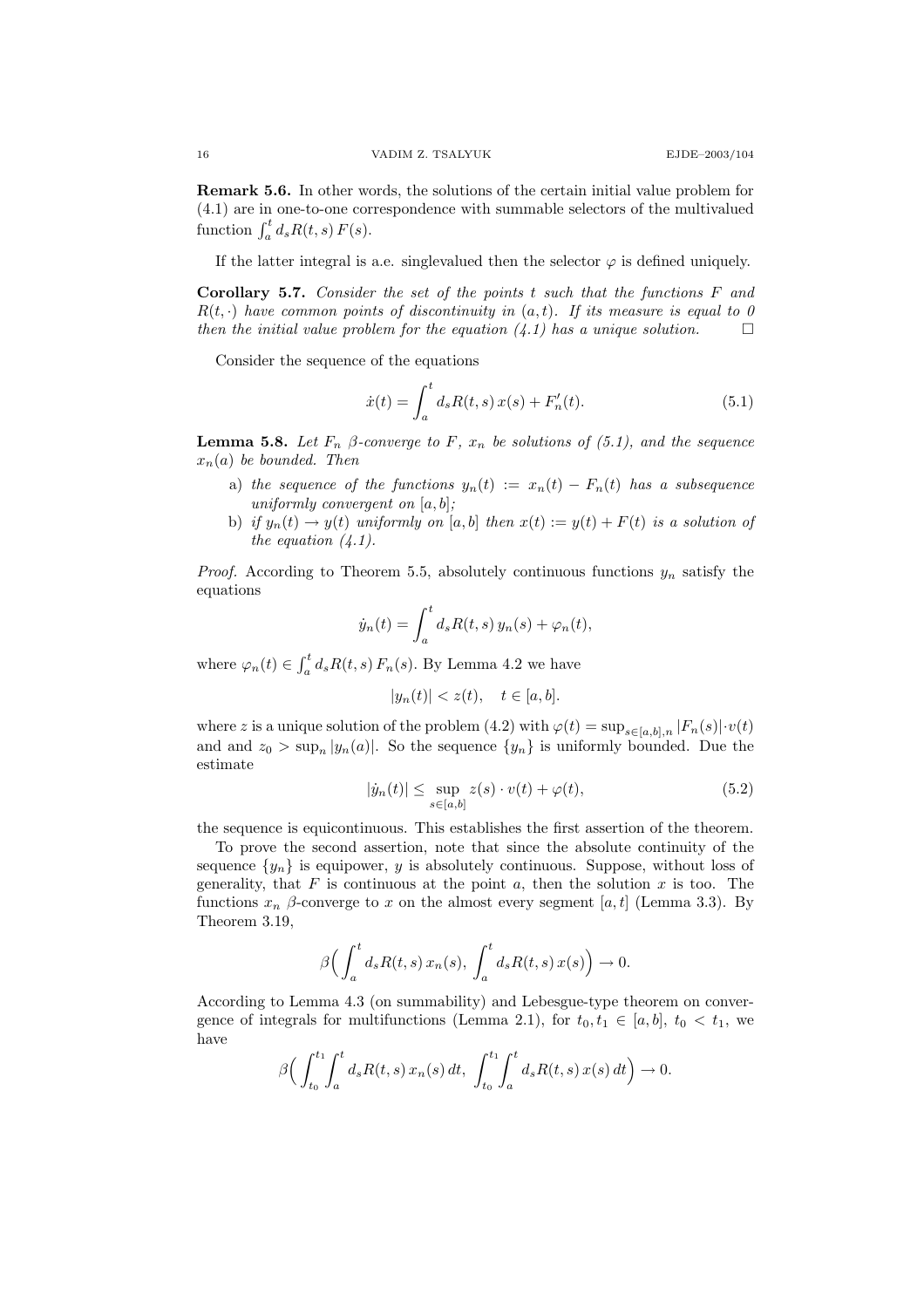Hence

$$
y(t_1) - y(t_0) = \lim_{n \to \infty} (y_n(t_1) - y_n(t_0))
$$
  
= 
$$
\lim_{n \to \infty} \int_{t_0}^{t_1} \int_a^t d_s R(t, s) x_n(s) dt
$$
  

$$
\in \int_{t_0}^{t_1} \int_a^t d_s R(t, s) x(s) dt.
$$

Therefore, due to Lemma 2.2, for a.e.  $t$  we have

$$
\dot{y}(t) \in \int_{a}^{t} d_{s}R(t, s) x(s).
$$

This implies that x is a solution of (4.1).

As a consequence we obtain the following theorem.

**Theorem 5.9.** Let K be compact subset of  $\mathbb{R}^N$ . Then the set of the solutions x of  $(4.1)$  with  $x(a) \in K$  is compact in the sense of the uniform convergence on  $[a, b]$ .

Since the values of the multifunction  $\int_a^t d_s R(t, s) F(s)$  are convex sets (Proposiion 3.10), Theorem 5.5 easily implies the following statement.

**Theorem 5.10.** Let K be convex subset of  $\mathbb{R}^N$ . Then the set of solutions x of the equation (4.1) with  $x(a) \in K$  is convex.

Another way to proof this statement is to refer directly to Definition 5.1 and Theorem 3.17.

#### 6. Approximative solutions and solutions with memory

Now we consider narrow notions of solution for equation (4.1).

### 6.1. Approximative solutions.

**Definition 6.1.** The function x is **approximative solution** of  $(4.1)$  if there exist a sequences of absolutely continuous functions  $F_n$  and solutions  $x_n$  of equations (5.1) such that

1) 
$$
F_n \xrightarrow{\beta} F
$$
,  
2)  $x_n(t) - F_n(t) \rightarrow x(t) - F(t)$  uniformly on [a, b].

The following example demonstrates that the solution of (4.1) may not be approximative.

Example 6.2. Consider the following solution from Example 5.3:

$$
x(t) = \begin{cases} 0, & t < 1, \\ 1, & 1 < t < 2, \\ 3 - t, & t > 2, \end{cases}
$$

that is obtained by virtue of

$$
\alpha(t) = \begin{cases} 0, & t < 2, \\ 1, & t > 2. \end{cases}
$$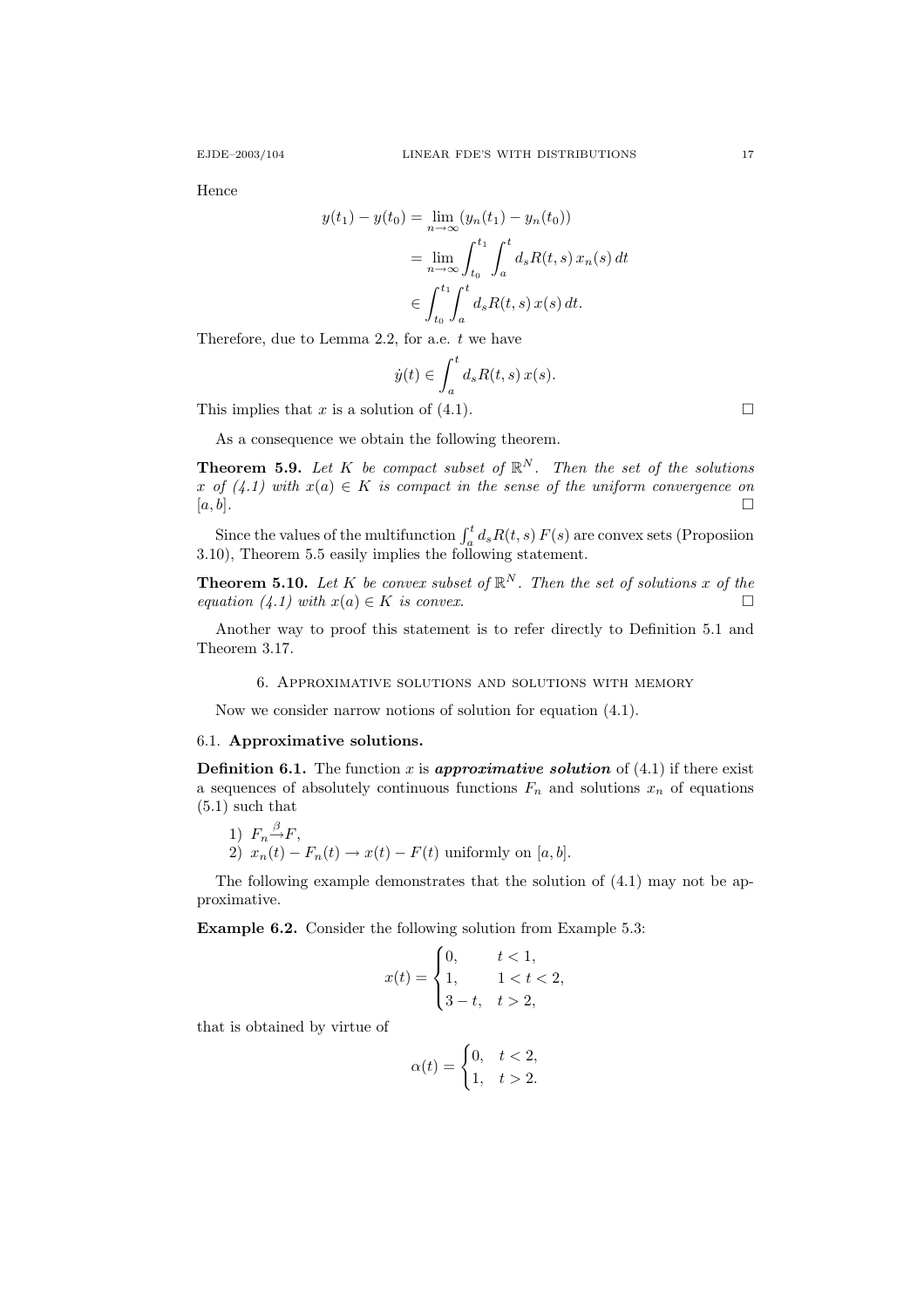This solution is not approximative. Indeed, if it is approximative and  $F_n$ ,  $F_n(0) = 0$ , are absolutely continuous functions stated in Definition 6.1 then the corresponding solutions are

$$
x_n(t) = \begin{cases} F_n(t), & t \le 1, \\ F_n(t) + F_n(1)(t-1), & 1 < t \le 2, \\ F_n(t) + F_n(1)(3-t), & t > 2. \end{cases}
$$
(6.1)

In particular,  $x_n(3) = F_n(3)$ . Thus  $0 = \lim_{n \to \infty} (x_n(3) - F_n(3)) = x(3) - F(3) = -1$ . We have got a contradiction.

Remark 6.3. This example demonstrates the existence of the points of the integral funnel not attainable for approximative solutions. From (6.1) we have that the section of the integral funnel of approximative solutions of the initial value problem  $H_a(t) = \{x(t) : x \text{ is approximate solution}\}\$ is as follows:

$$
H_a(t) = \begin{cases} 0, & t < 1, \\ [1, t], & 1 < t \le 2, \\ [1, 4-t], & 2 < t \le 3, \\ [4-t, 1], & t > 3. \end{cases}
$$

Proposition 3.5 and Lemma 5.8 imply the following theorem.

- **Theorem 6.4.** a) The initial value problem for  $(4.1)$  has an approximative solution.
	- b) The approximative solution is a solution (in general sense).

The first assertion of the next theorem follows directly from the first assertion of the Lemma 5.8. The easy proof of the second one is well known.

**Theorem 6.5.** Let  $F_n \in BV[a, b]$   $\beta$ -converge to  $F \in BV[a, b]$ ,  $x_n$  be approximative solutions of (5.1) and the sequence  $\{x_n(a)\}\$ is bounded. Then

- a) the sequence of the functions  $y_n(t) := x_n(t) F_n(t)$  is compact in the sense of the uniform convergence on  $[a, b]$ ;
- b) if  $y_n(t) \to y(t)$  uniformly on [a, b] then  $x(t) := y(t) + F(t)$  is an approximative solution of  $(4.1)$ .

As a particular case, we have the following statement.

**Theorem 6.6.** If K is a compact subset of  $\mathbb{R}^N$  then the set of approximative solutions x of the equation (4.1) with  $x(a) \in K$  is compact in the sense of the uniform convergence on  $[a, b]$ .

The convexness of the set of approximative solutions takes place too.

**Theorem 6.7.** If K is a convex subset of  $\mathbb{R}^N$ , then the set of approximative solutions x of the equation  $(4.1)$  with  $x(a) \in K$  is convex.

*Proof.* Let  $x^0$  and  $x^1$  be approximative solutions of (4.1),  $x_i^0$  and  $x_i^1$  the solutions of the equations with inputs  $F_i^0$  and, respectively,  $F_i^1$  such as it is described in the Definition 6.1. Since  $F_i^0 \xrightarrow{\beta} F$  and  $F_i^1 \xrightarrow{\beta} F$ , due to Lemma 3.4, the functions  $\lambda F_i^1 + (1 - \lambda) F_i^0$  ( $\lambda \in (0, 1)$ )  $\beta$ -converge to F as  $i \to \infty$ . For continuous functions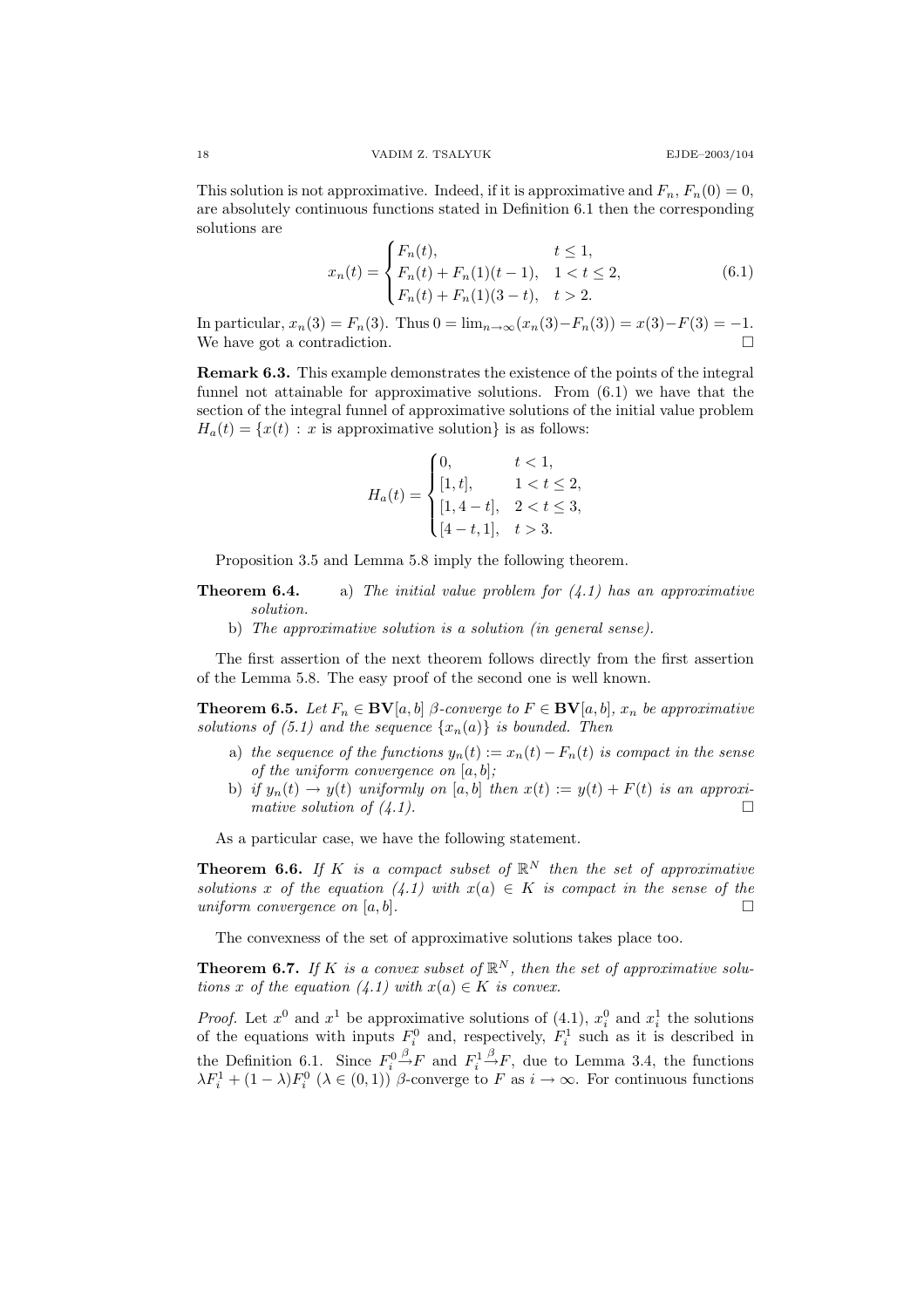$x_i^k$ ,  $k = 0, 1$ , the integral has a linearity property. Thus, for the functions  $y_i =$  $\lambda x_i^1 + (1 - \lambda)x_i^0 - F = \lambda (x_i^1 - F) + (1 - \lambda)(x_i^0 - F)$  we get a.e.

$$
\dot{y}_i(t) = \int_a^t d_s R(t, s) (x_i^1 + (1 - \lambda)x_i^0)(s)
$$

and

$$
\lim_{i \to \infty} y_i(t) = \lambda \lim_{i \to \infty} (x_i^1(t) - F(t)) + (1 - \lambda) \lim_{i \to \infty} (x_i^0(t) - F(t))
$$

$$
= \lambda x^1(t) + (1 - \lambda)x^0(t) - F(t)
$$

uniformly on  $[a, b]$ .

**Remark 6.8.** If we replace  $\beta$ -convergence  $F_n$  to F by the normal convergence in Definition 6.1 then we get another definition of solution that is, a priori, stronger. We shal see soon that as a matter of fact this new notion coincides with the old one.

6.2. Solutions with memory. Consider now the following property of the solution that may be important for applications. Suppose the Stieltjes measure  $d_s R(t, s)$ has an atom at the point  $s = \tau$ . So the system modelled by equation (4.1) has onboard device for measuring the value  $x(\tau)$  to determine the behaviour of the system. The property considered is that at any moment of time in the future, whenever the value  $x(\tau)$  is needed, just the same obtained value is used. The solution from Example 6.2 do not has this property: the value  $x(1)$  is measured by two independent devices, the value obtained by first one is valid during  $t \in (1, 2)$  and the value of the second is for  $t \in (2, 3)$ .

In this subsection we assume that the function  $F$  is continuous from the right at the point a.

**Definition 6.9.**  $x \in BV[a, b]$  is **solution with memory** of (4.1) if it has a proper representative  $\bar{x}$  such that the function  $y(t) := x(t) - F(t)$  satisfy a.e. the equality

$$
\dot{y}(t) = \text{(S)} \int_{a}^{t} d_{s} R(t, s) \, \bar{x}(s), \tag{6.2}
$$

where  $(s)$  denotes a Lebesgue-Stieltjes integral.

**Theorem 6.10.** For  $x \in BV[a, b]$ , the following conditions are equivalent:

- a) x is approximative solution of equation  $(4.1)$ ;
- b) there exist sequences of absolutely continuous functions  $F_n$  and solutions  $x_n$  of equations (5.1) such that  $F_n {\stackrel{N}{\to}} F$  and  $x_n(t) - F_n(t) \to x(t) - F(t)$ uniformly on  $[a, b]$ ;
- c) x is a solutions with memory of  $(4.1)$ .

*Proof.* c)  $\Rightarrow$  b). Let x be a solution with memory. Define  $y(t) = x(t) - F(t)$  and  $\bar{F}(t) = \bar{x}(t) - y(t)$ . The function  $\bar{F}$  has just the same behaviour at the points of discontinuity as  $\bar{x}$  has.

Define the approximations  $l_{\delta}$  of the function  $\bar{F}$  as it was made in the proof of the Proposition 3.5. Then we have  $l_{\delta} \stackrel{N}{\rightarrow} F$  as  $\delta \to 0$ . Let  $x_{\delta}$  be solutions of the equations

$$
\dot{x}(t) = \int_{a}^{t} d_{s} R(t, s) x(s) + l'_{\delta}(t)
$$
\n(6.3)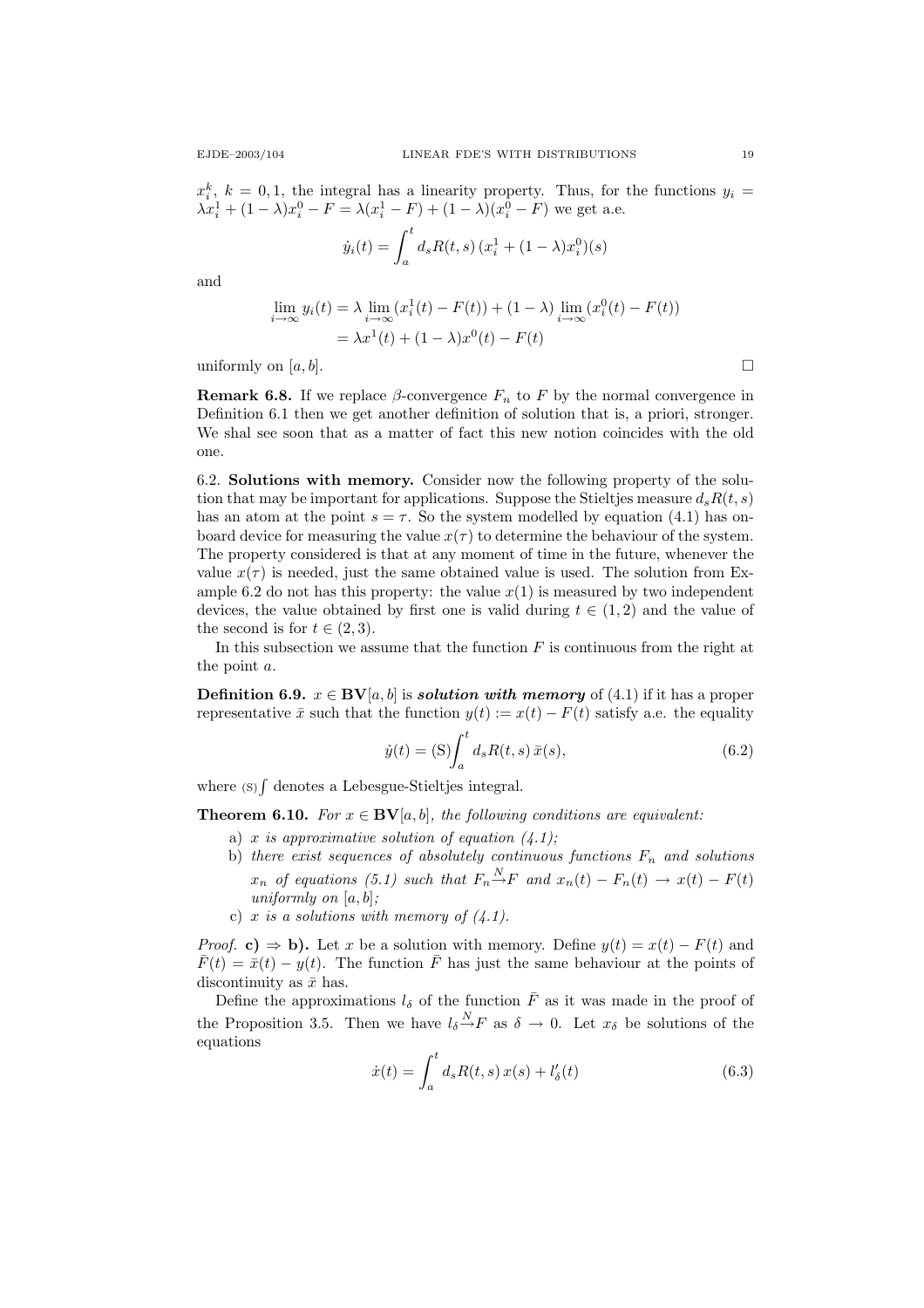with the same initial value that x has, and  $y_{\delta} = x_{\delta} - l_{\delta}$ .

Now let  $\delta$  tend to 0 ranging over countable set of values. For every point  $\tau \in J(\overline{F})$ we have  $l_{\delta}(\tau) = \bar{F}(\tau)$  as  $\delta$  is sufficiently small. Thus  $x_{\delta}(s) \to \bar{x}(s)$  for all  $s \in [a, b]$ . The proof of Lemma 5.8 shows that the functions  $x_{\delta}$  are uniformly bounded. Hence

$$
\dot{y}_{\delta}(t) = \text{(S)} \int_{a}^{t} d_{s}R(t, s) x_{\delta}(s) \rightarrow \text{(S)} \int_{a}^{t} d_{s}R(t, s) \, \bar{x}(s) = \dot{y}(t)
$$

for a.e.  $t \in [a, b]$ . The derivatives  $\dot{y}_\delta(t)$  have common summable majorant (see the proof of Lemma 5.8); therefore according to the Lebesgue theorem  $y_{\delta}(t) \rightarrow y(t)$  for all  $t \in [a, b]$ . Due to Lemma 5.8a) we may find such a subsequence  $\delta \to 0$  that the convergence  $y_\delta(t) \to y(t)$  along this subsequence is uniform on [a, b]. b)  $\Rightarrow$  a). It is obvious by definition.

a)  $\Rightarrow$  c). Let x be an approximative solution and  $F_n$  the functions described in Definition 6.1. Then the equality  $\lim_{n\to\infty} F_n(t) = F(t)$  holds for all points of continuity of F. Take  $\tau \in J(F)$ . According to Lemma 3.2a) there exists a subsequence such that being renumerated it has the limit

$$
\lim_{n \to \infty} F_n(\tau) \in [F(\tau - 0), F(\tau + 0)]. \tag{6.4}
$$

Using diagonal process we get (6.4) for all  $\tau \in J(F)$ . Denote

$$
\bar{F}(t) = \lim_{n \to \infty} F_n(t), \quad y(t) = x(t) - F(t), \quad \bar{x}(t) = y(t) + \bar{F}(t), \tag{6.5}
$$

then  $\bar{x}(t) = x(t)$  at the points of continuity and  $\bar{x}(\tau) \in [x(\tau - 0), x(\tau + 0)]$  for  $\tau \in J(F) = J(x)$ .

Let  $x_n$  be the solutions of equations (5.1) such as described in Definition 6.1. Due to (6.5),  $\bar{x}(s) = \lim_{n \to \infty} x_n(s)$  for all  $s \in [a, b]$ . Hence

$$
\int_a^t d_s R(t,s) x_n(s) \to (S) \int_a^t d_s R(t,s) \, \bar{x}(s)
$$

and the latter integral is summable function of t. Denote  $y_n(t) = x_n(t) - F_n(t)$ ; then  $y_n(t) \to y(t)$  for  $t \notin J(F)$ . If  $t_2 > t_1$  then

$$
y(t_2) - y(t_1) = \lim_{n \to \infty} (y_n(t_2) - y_n(t_1))
$$
  
= 
$$
\lim_{n \to \infty} \int_{t_1}^{t_2} \int_a^t d_s R(t, s) x_n(s) dt
$$
  
= 
$$
\int_{t_1}^{t_2} (S) \int_a^t d_s R(t, s) \bar{x}(s) dt,
$$

which implies the equality (6.2) for a.e. t. Thus x is a solution with memory.  $\square$ 

### 7. The Cauchy formula

7.1. The Cauchy function. It is well known that the solutions of the equation  $(1.1)$  with summable f obey the Cauchy formula

$$
x(t) = C(t, a)x(a) + \int_{a}^{t} C(t, s)f(s) ds,
$$
\n(7.1)

where  $C(t, s)$  is the Cauchy function.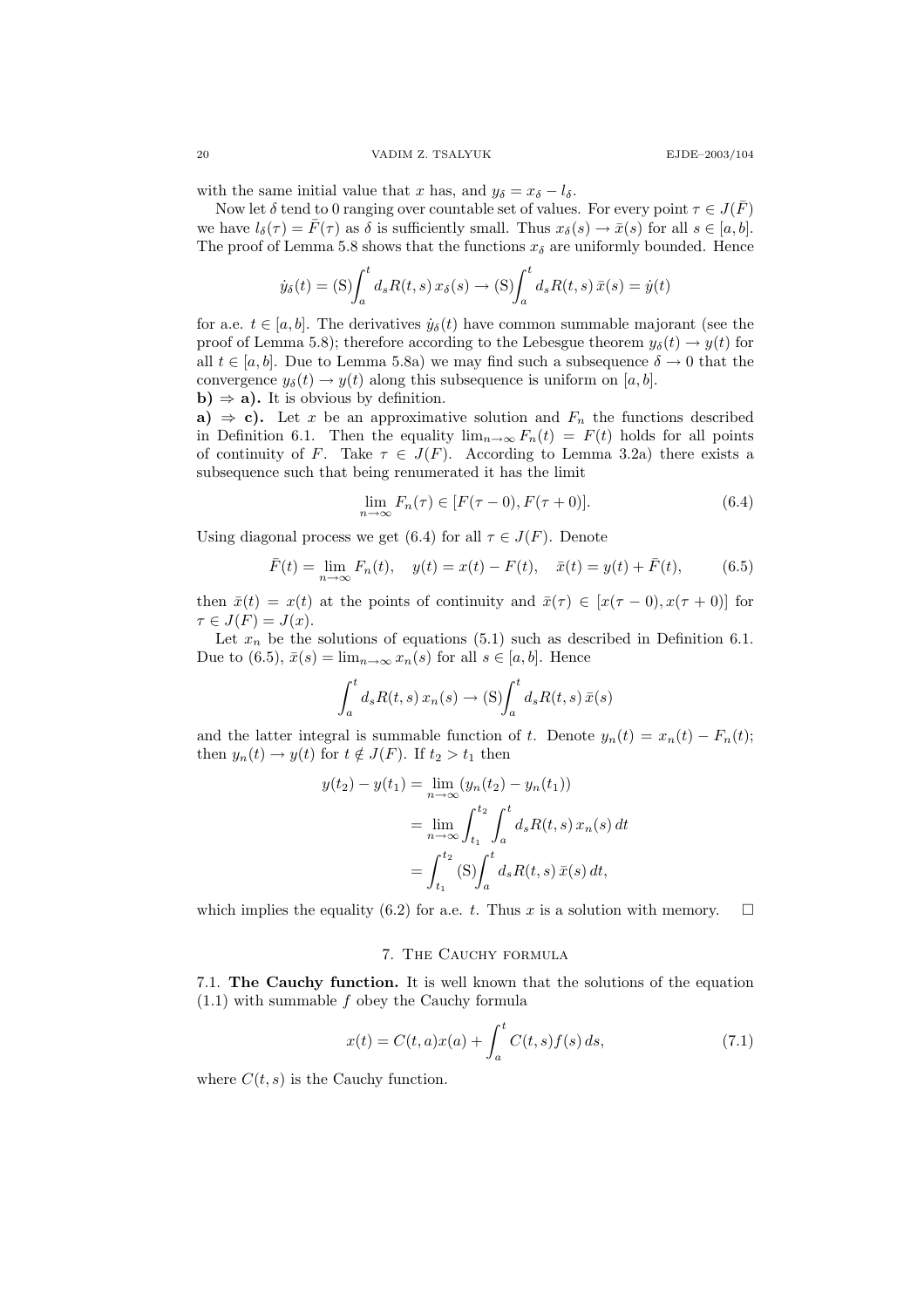We describe the construction of the Cauchy function following [4, 5]. Integration by parts in (1.1) gives

$$
\dot{x}(t) = \int_{a}^{t} K(t, s)\dot{x}(s) \, ds + K(t, a)x(a) + f(t),
$$

where  $K(t, s) = R(t, t) - R(t, s)$ . Note that  $K(t, t) = 0$ .

The latter equation is uniquely solvable as the Volterra equation of second kind in unknown  $\dot{x}$ . Integrating, we get the solution. In such a way the formula (7.1) is obtained, where

$$
C(t,s) = E + \int_{s}^{t} P(\tau,s) d\tau,
$$
\n(7.2)

E is the unit matrix,  $P(t, s)$  the kernel of the Volterra integral operator **P**,

$$
I + \mathbf{P} := (I - \mathbf{K})^{-1} = I + \mathbf{K} + \mathbf{K}^{2} + \dots + \mathbf{K}^{n} + \dots, \ (\mathbf{K}z)(t) = \int_{a}^{t} K(t, s)z(s) ds.
$$

The kernel P may be found as a sum of Neumann's series

$$
P(t,s) = \sum_{n=1}^{\infty} K_n(t,s),
$$
 (7.3)

where iterated kernels  $K_n$  are defined by equalities

$$
K_1(t,s) = K(t,s),
$$
  

$$
K_{n+1}(t,s) = \int_s^t K_n(t,\tau)K(\tau,s) d\tau, \quad n \ge 1.
$$

To argue that all these calculations are well made, we bring out the following proposition. Denote by  $\mathfrak{A}$  the subset of [a, b] of comlete measure containing all points t such that the variation  $\text{Var}_a^t R(t, \cdot) \le v(t) < \infty$ .

Proposition 7.1. The following properties of the iterated kernels take place:

a) the functions  $K_n$  are summable on  $\Delta$ ; the iterative formula may be rewritten in the form

$$
K_{n+1}(t,s) = \int_s^t K(t,\tau)K_n(\tau,s) d\tau;
$$

- b) the functions  $K_n(\cdot, s)$  are summable on [s, b] for every  $s \in [a, b]$ ; in particular, the functions  $K_n(\cdot, a)$  are summable;
- c)  $K_n(t,t) = 0;$
- d) for  $t \in \mathfrak{A}$  and  $s \in [a, b]$  we have

$$
|K_n(t,s)| \le \frac{v(t)}{(n-1)!} \Big(\int_s^t v(\tau) d\tau\Big)^{n-1};
$$

e) for  $t \in \mathfrak{A}$  the variation

$$
\text{Var}_{a}^{t} K_{n}(t,\cdot) \leq \frac{v(t)}{(n-1)!} \Big(\int_{a}^{t} v(\tau) d\tau\Big)^{n-1}.
$$

All the assertions in this proposition are easily verified by mathematical induction with use of the Fubini theorem on multiple integral.  $\Box$ 

Hence for a.e.  $t$  the Neumann series absolutely converges uniformly with respect to s. Integrating its sum as consistent with (7.2) we obtain the following theorem.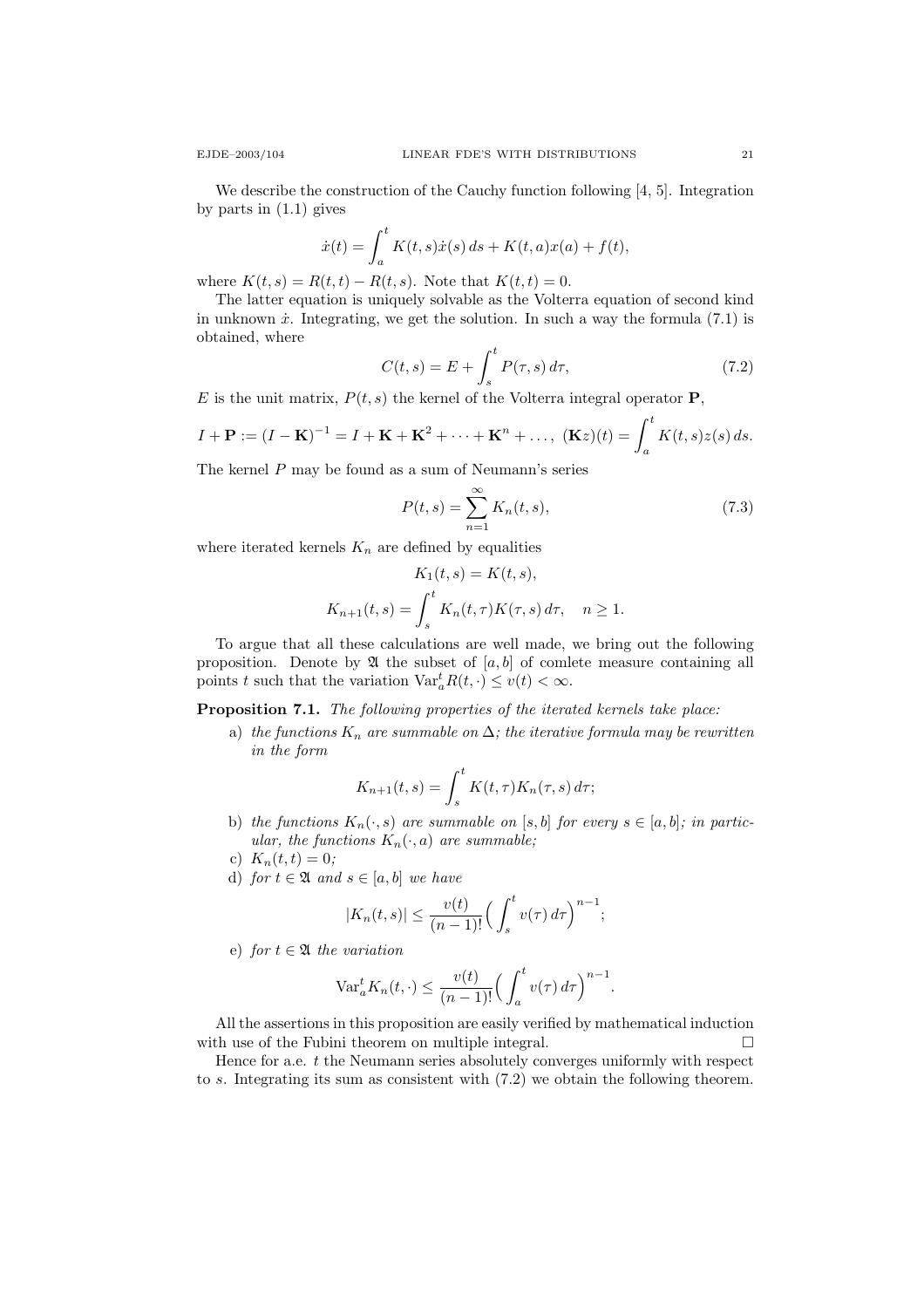$\Box$ 

**Theorem 7.2** (see also [4, 5]). The following properties of the Cauchy function  $C(t, s)$  take place:

- a) C is summable on  $\Delta$ ;
- b) the function  $C(\cdot, s)$  is absolutely continuous on [s, b] for every  $s \in [a, b]$ ;
- c)  $C(t, t) = E$ :
- d) for all  $(t, s) \in \Delta$ ,

$$
|C(t,s)| \le \exp\Big(\int_s^t v(\tau)\,d\tau\Big);
$$

e) for every  $t \in [a, b]$ , the function  $C(t, \cdot)$  has finite variation on [a,t], which is uniformly bounded respective to t:

$$
\text{Var}_a^t C(t, \cdot) \le \exp\left(\int_a^t v(\tau) d\tau\right).
$$

7.2. The Cauchy formula for equations with measure input. We suppose here that the function  $F$  is continuous at the point  $a$ . Likewise to (7.1), we can write the formula

$$
X(t) = C(t, a) x(a) + \int_{a}^{t} C(t, s) dF(s).
$$
 (7.4)

In virtue of Theorem 7.2 the integral here is well defined multivalued Stieltjes integral. Hence the function  $X$  is in general multivalued and its values are convex compact sets. Integrating by parts due to Theorem 3.10 we get

$$
X(t) = C(t, a) (x(a) - F(a)) + F(t) - \int_{a}^{t} d_{s} C(t, s) F(s)
$$

for a.e.  $t \in [a, b]$ . Thus, according to Lemma 4.3, the multifunction X is boundedly summable.

Let x be approximative solution,  $F_n$  and  $x_n$  corresponding absolutely continuous functions and solutions such as stated in Definition 6.1. We have

$$
x_n(t) = C(t, a) x_n(a) + \int_a^t C(t, s) dF_n(s).
$$
 (7.5)

For  $t \notin J(F)$ ), since  $F_n \stackrel{\beta}{\rightarrow} F$  on [a, t], according to Theorem 3.19, we have

$$
\rho\Big(\int_a^t C(t,s)\,dF_n(s),\,\int_a^t C(t,s)\,dF(s)\Big)\to 0\quad\text{as }n\to\infty.
$$

Therefore,  $\rho(x_n(t), X(t)) \to 0$ . The set  $X(t)$  is closed, hence

$$
x(t) = \lim_{n \to \infty} x_n(t) \in X(t)
$$

for all  $t \notin J(x)$ . So we get the following statement.

**Theorem 7.3.** Let  $F$  be continuous from the right at the point a. Then the approximative solution x of equation  $(4.1)$  satisfies the inclusion

$$
x(t) \in C(t, a) x(a) + \int_{a}^{t} C(t, s) dF(s)
$$
\n(7.6)

for all points t of continuity of  $F$ .